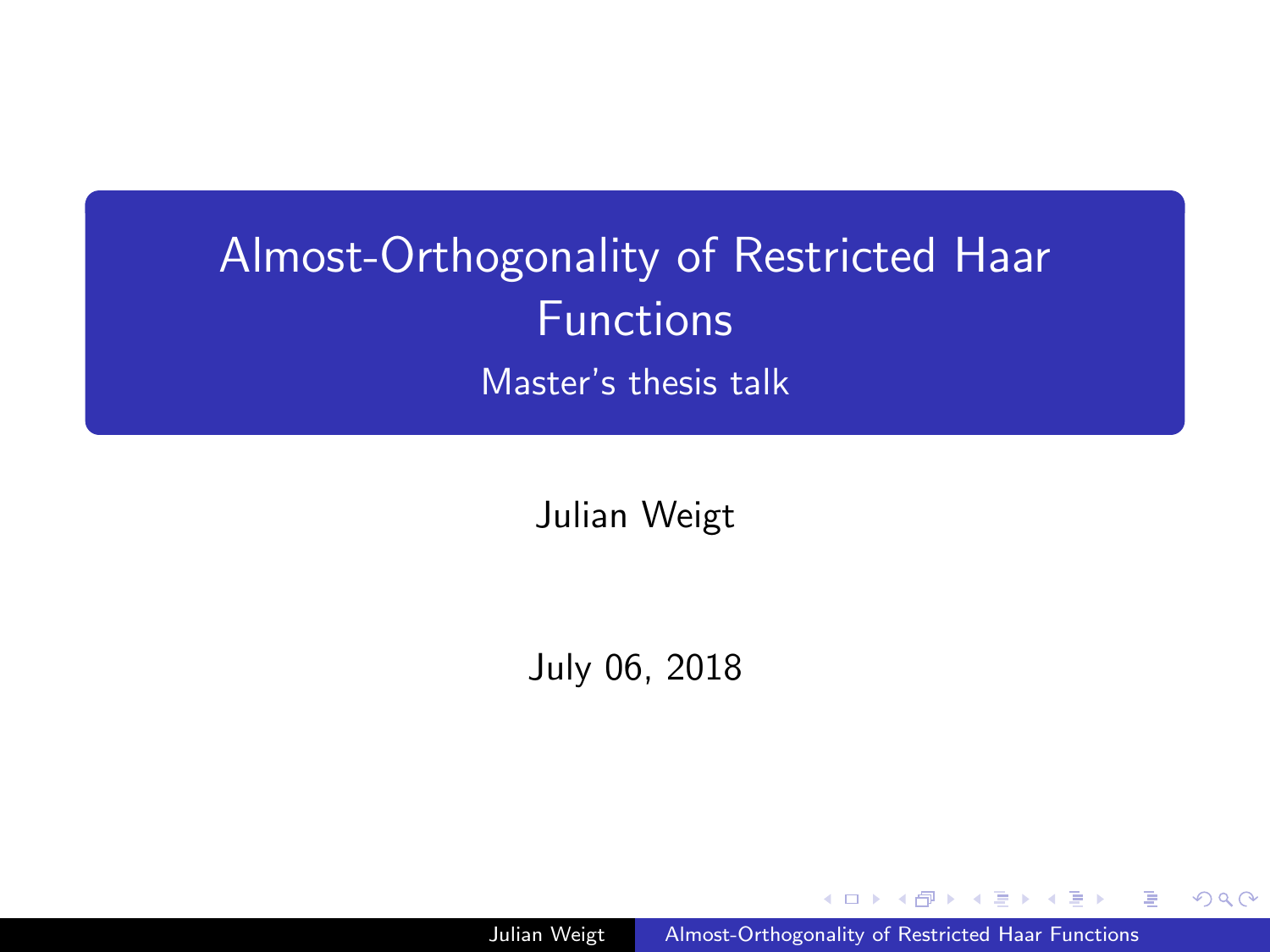V is a

Bessel sequence if k

Riesz basic sequence if also k

 $\sum$ v∈V  $a_{\rm v}$ v $\parallel^2 \ \leq C \sum$ v∈V  $\|a_{v}v\|^2$  $\sum$ v∈V  $a_v v \Vert^2 \geq c \sum$ v∈V  $\|a_{v}v\|^2$ 

 $2990$ 

∍

医单位 医单位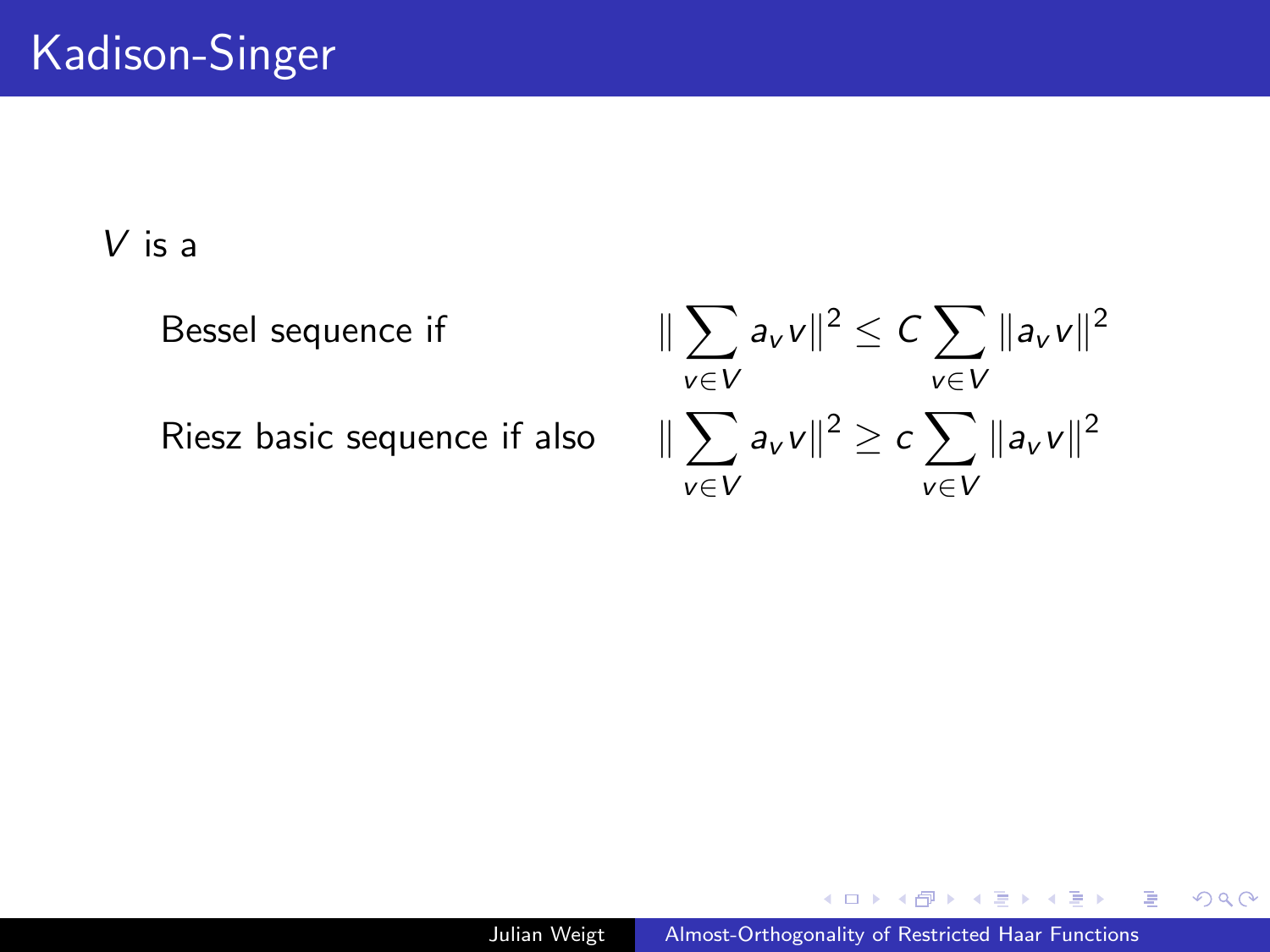V is a

Bessel sequence if k

Riesz basic sequence if also k

 $\sum$ v∈V  $a_{\rm v}$ v $\parallel^2 \ \leq C \sum$ v∈V  $\|a_{v}v\|^2$  $\sum$ v∈V  $a_v v \Vert^2 \geq c \sum$ v∈V  $\|a_{v}v\|^2$ 

Theorem (Marcus, Spielman, Srivastava 2014)

Let V be a Bessel sequence with  $C < \frac{4}{3}$  $\frac{4}{3}$ . Then V can be partitioned into two Riesz basic sequences.

**何 ト ィヨ ト ィヨ ト**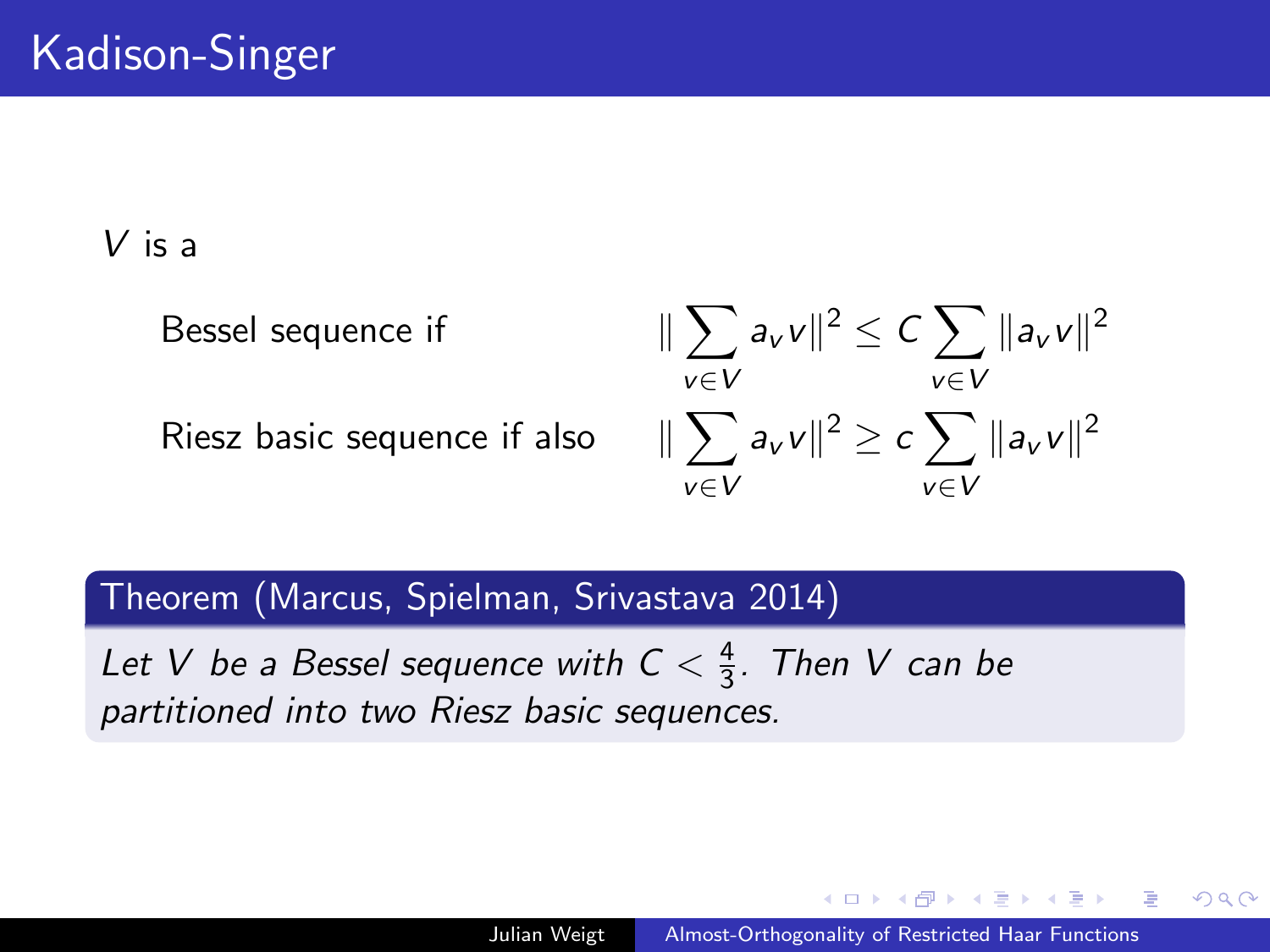D: dyadic intervals in [0, 1]. For  $I \in \mathcal{D}$  define a *Haar function* by

$$
h_I(x) := \begin{cases} -1 & x \in I_I \\ 1 & x \in I_r \end{cases}
$$

 $\{h_l | l \in \mathcal{D}\}$  is an orthogonal subset of  $L^2([0,1])$ .

 $2990$ 

э

化重复化重复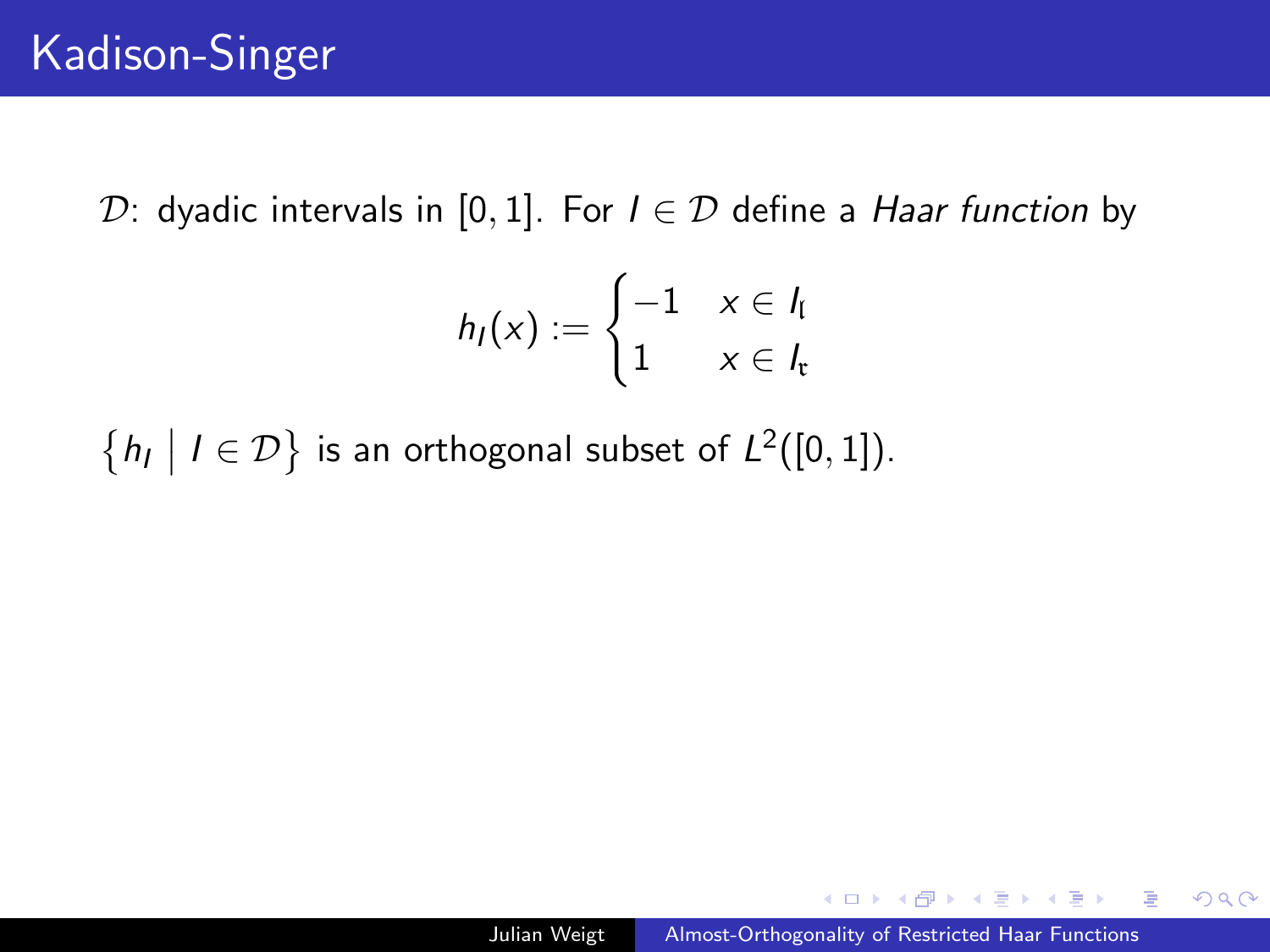D: dyadic intervals in [0, 1]. For  $I \in \mathcal{D}$  define a *Haar function* by

$$
h_I(x) := \begin{cases} -1 & x \in I_I \\ 1 & x \in I_r \end{cases}
$$

 $\{h_l | l \in \mathcal{D}\}$  is an orthogonal subset of  $L^2([0,1])$ .

**Corollary** 

Let  $p>\frac{3}{4}$  $\frac{3}{4}$  and  $E \subset [0,1]$ . Then

$$
\left\{h_I \mathbb{1}_E \middle| I \in \mathcal{D}, \ |I \cap E| \geq p|I|\right\}
$$

can be partitioned into two Riesz basic sequences.

**何 ト ィヨ ト ィヨ ト** 

 $QQ$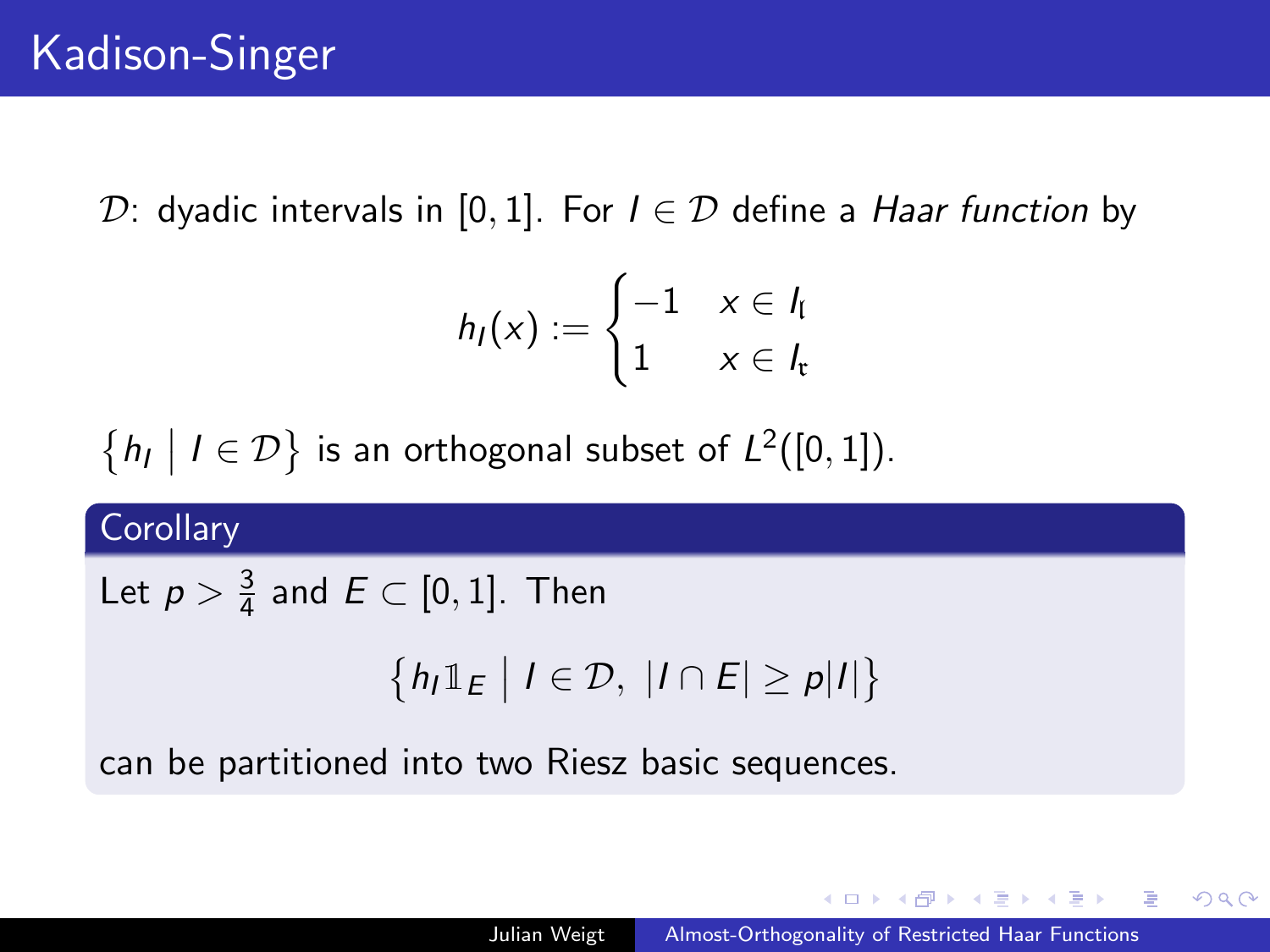## Main result

#### Theorem

 $p > \frac{2}{3}$  $\frac{2}{3}$  if and only if for all  $E \subset [0,1]$  $\left\{h_l \mathbb{1}_E \mid l \in \mathcal{D}, \ |l \cap E| \geq p|l|\right\}$ 

is a Riesz basic sequence.

**何 ト ィヨ ト ィヨ ト** 

E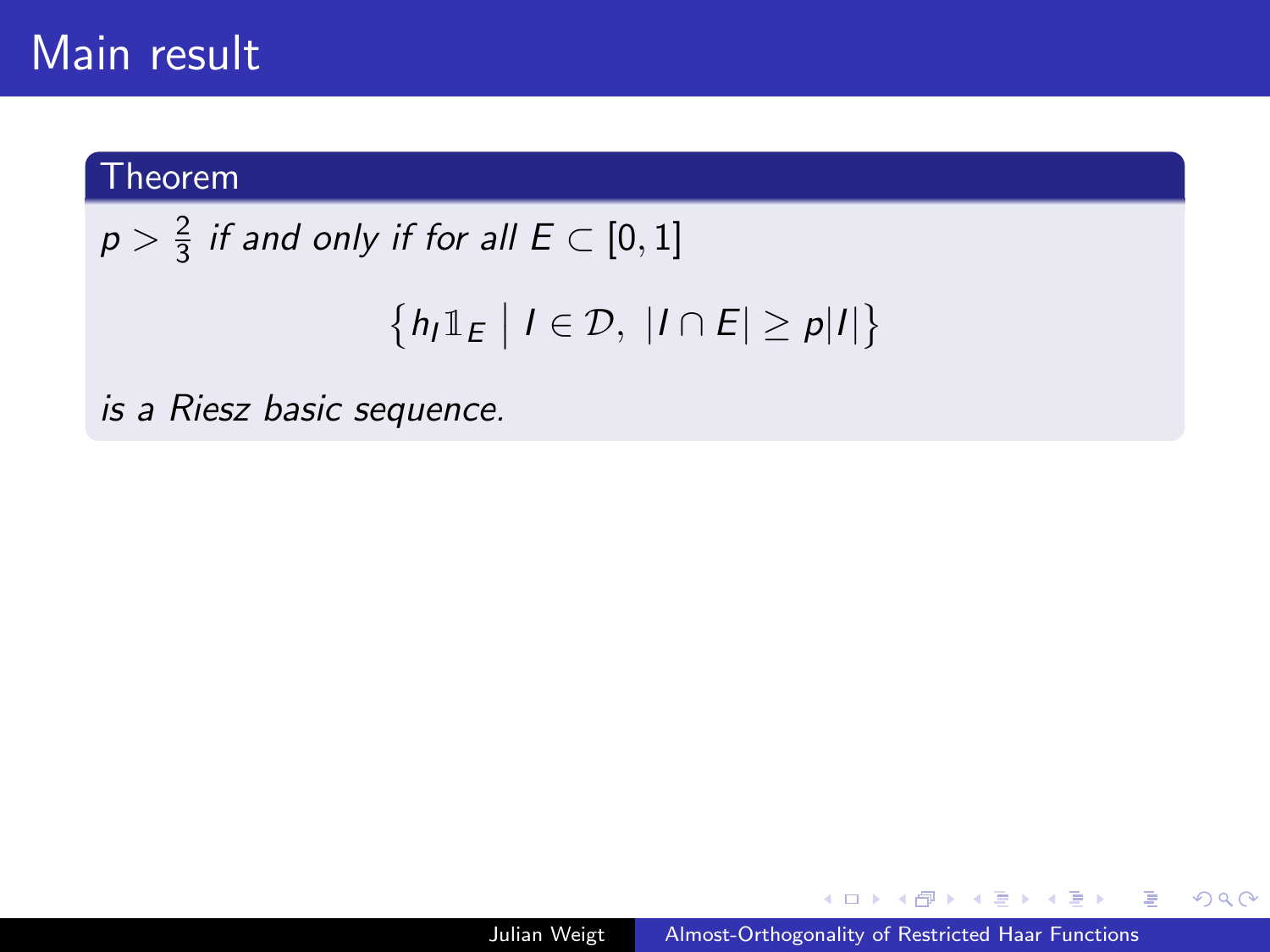## Main result

### Theorem

$$
p > \frac{2}{3} \text{ if and only if for all } E \subset [0,1]
$$

$$
\{h_I \mathbb{1}_E \mid I \in \mathcal{D}, \ |I \cap E| \ge p|I|\}
$$

is a Riesz basic sequence.

$$
\|\sum_{I\in\mathcal{D}} a_I h_I \mathbb{1}_E\|_2^2 \ge c \sum_{I\in\mathcal{D}} \|a_I h_I \mathbb{1}_E\|_2^2
$$
  
where  $a_I = 0$  if  $|I \cap E| < p|I|$ .

メロメメ 御 メメ きょく モドー

目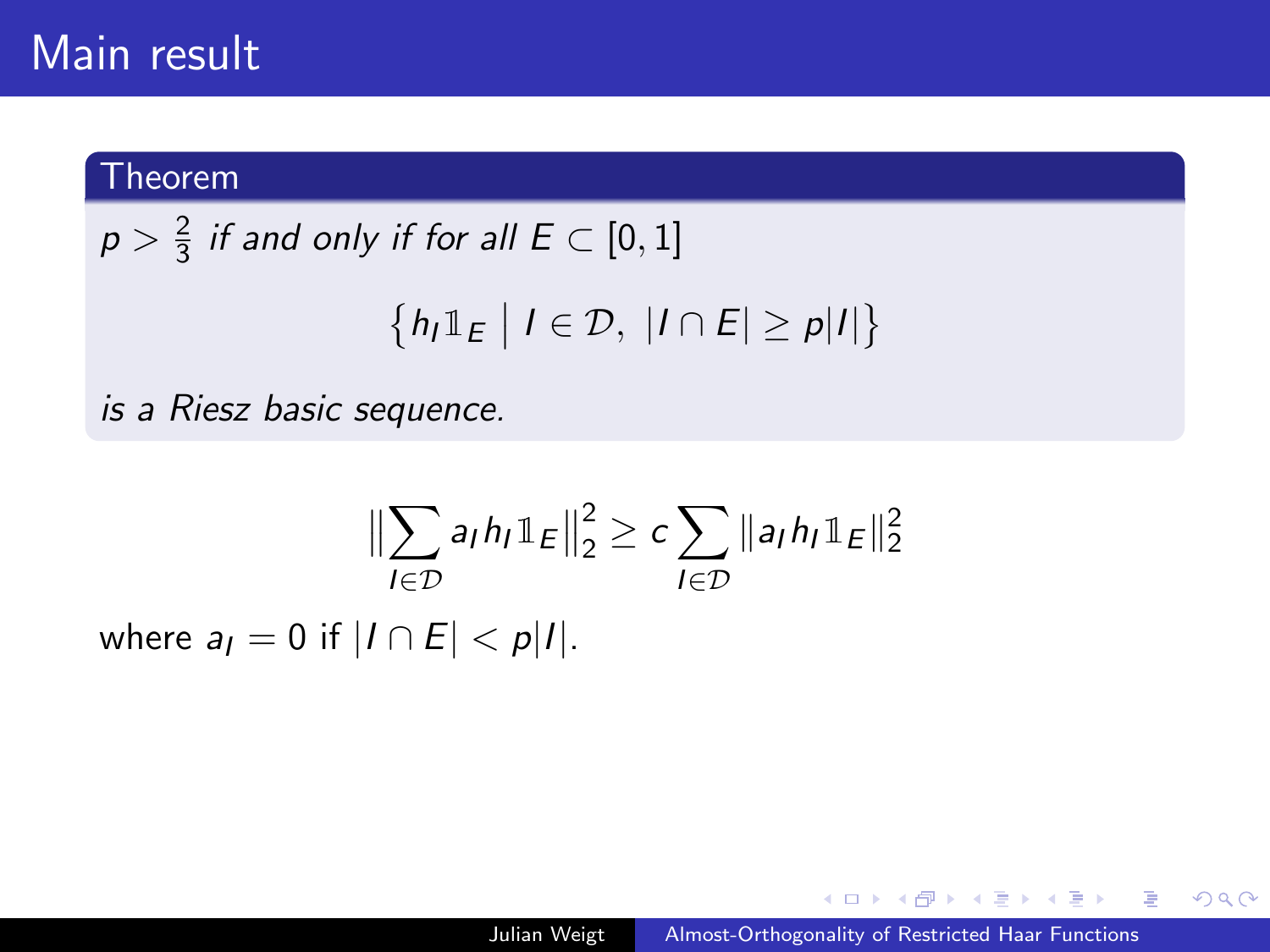## Main result

#### Theorem

$$
p > \frac{2}{3} \text{ if and only if for all } E \subset [0,1]
$$

$$
\{h_I \mathbb{1}_E \mid I \in \mathcal{D}, \ |I \cap E| \ge p|I|
$$

is a Riesz basic sequence.

$$
\left\|\sum_{l\in\mathcal{D}}a_lh_l\mathbb{1}_E\right\|_2^2\geq c\sum_{l\in\mathcal{D}}\|a_lh_l\mathbb{1}_E\|_2^2
$$

where  $a_1 = 0$  if  $|I \cap E| < p|I|$ .

### Remark

If  $E = [0, \frac{1}{4}]$  $\frac{1}{4}] \cup [\frac{1}{2}]$  $\frac{1}{2}, \frac{3}{4}$  $\frac{3}{4}$ ] then  $h_{[0,1]}1\!\!1_E - h_{[0,\frac{1}{2}]}1\!\!1_E + h_{[\frac{1}{2},1]}1\!\!1_E = 0$  so  $p>\frac{1}{2}$  $\frac{1}{2}$  is necessary.  $p=1$  is sufficient.

(ロ) (個) (目) (美) (目)

 $\Rightarrow$ 

 $2990$ 

 $\left\{ \right\}$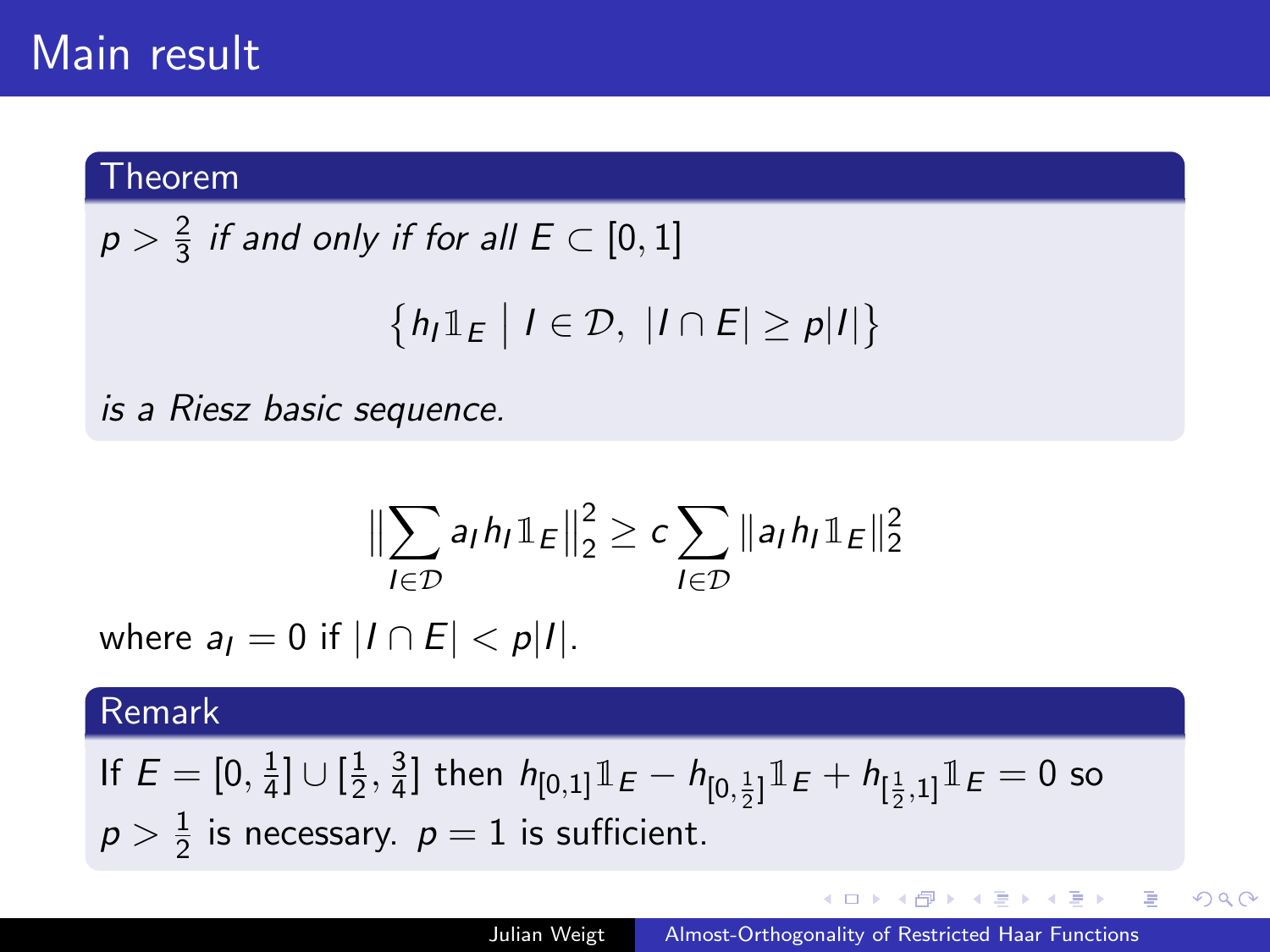

Julian Weigt | [Almost-Orthogonality of Restricted Haar Functions](#page-0-0)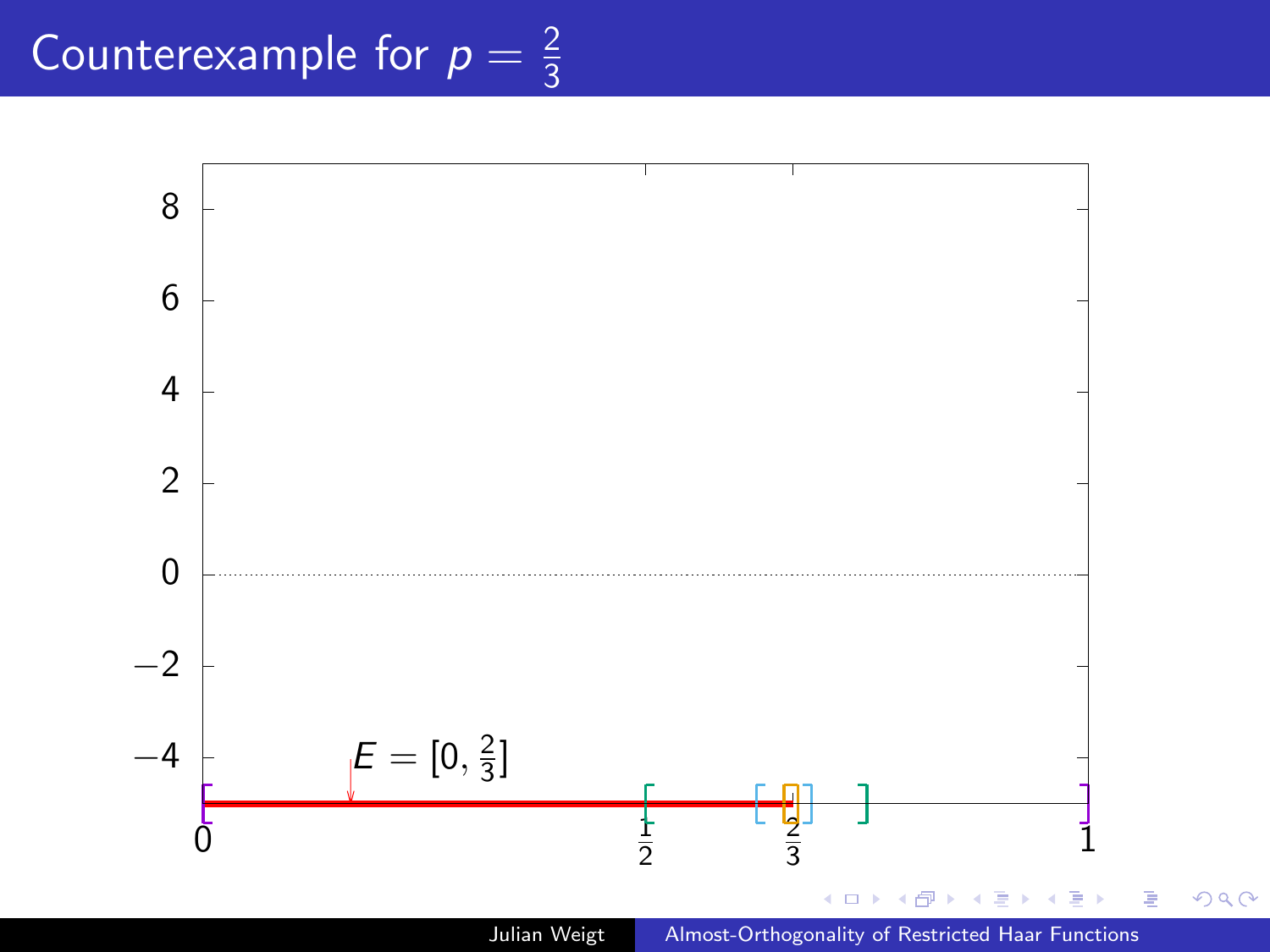

Julian Weigt | [Almost-Orthogonality of Restricted Haar Functions](#page-0-0)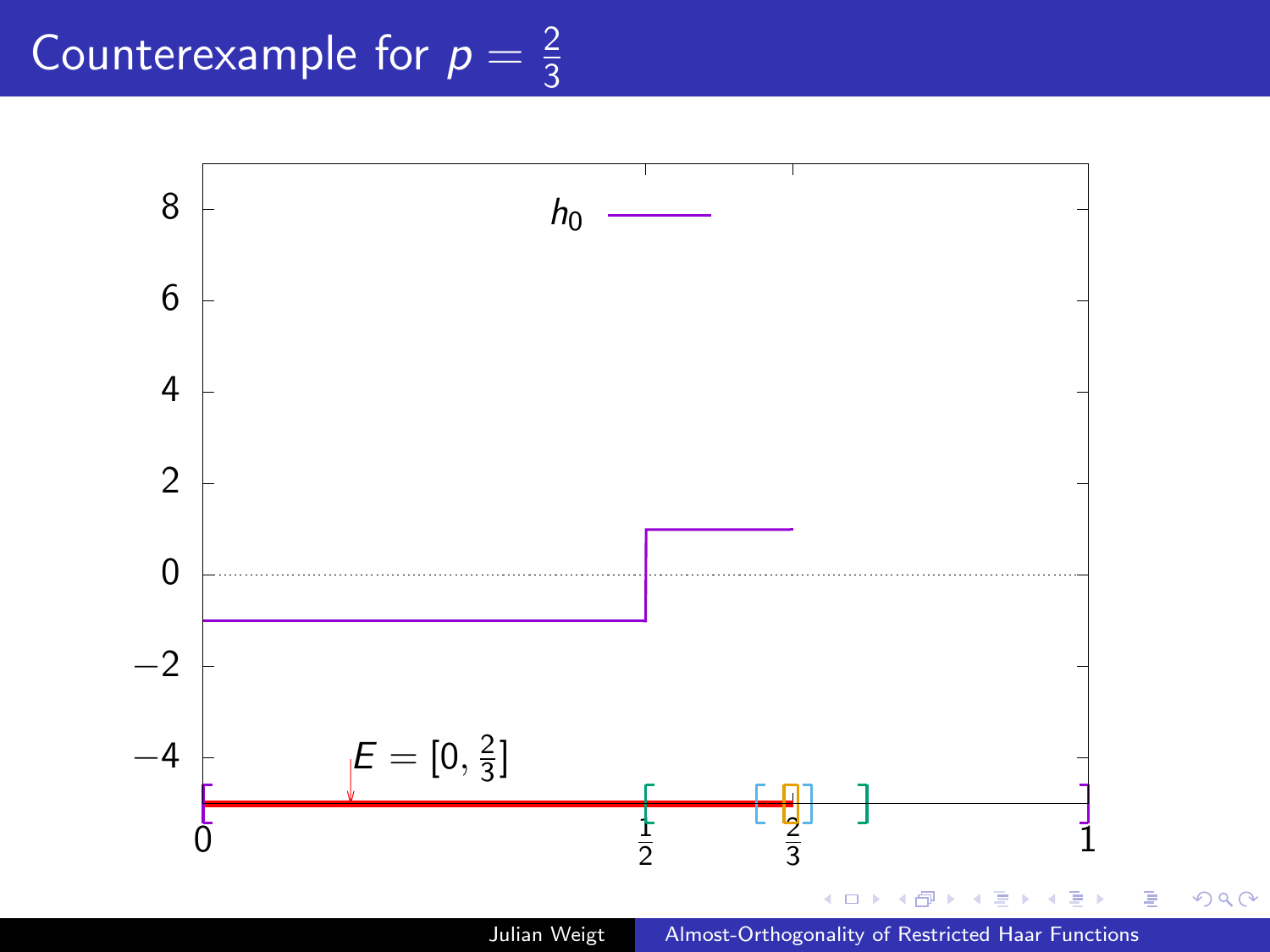

Julian Weigt | [Almost-Orthogonality of Restricted Haar Functions](#page-0-0)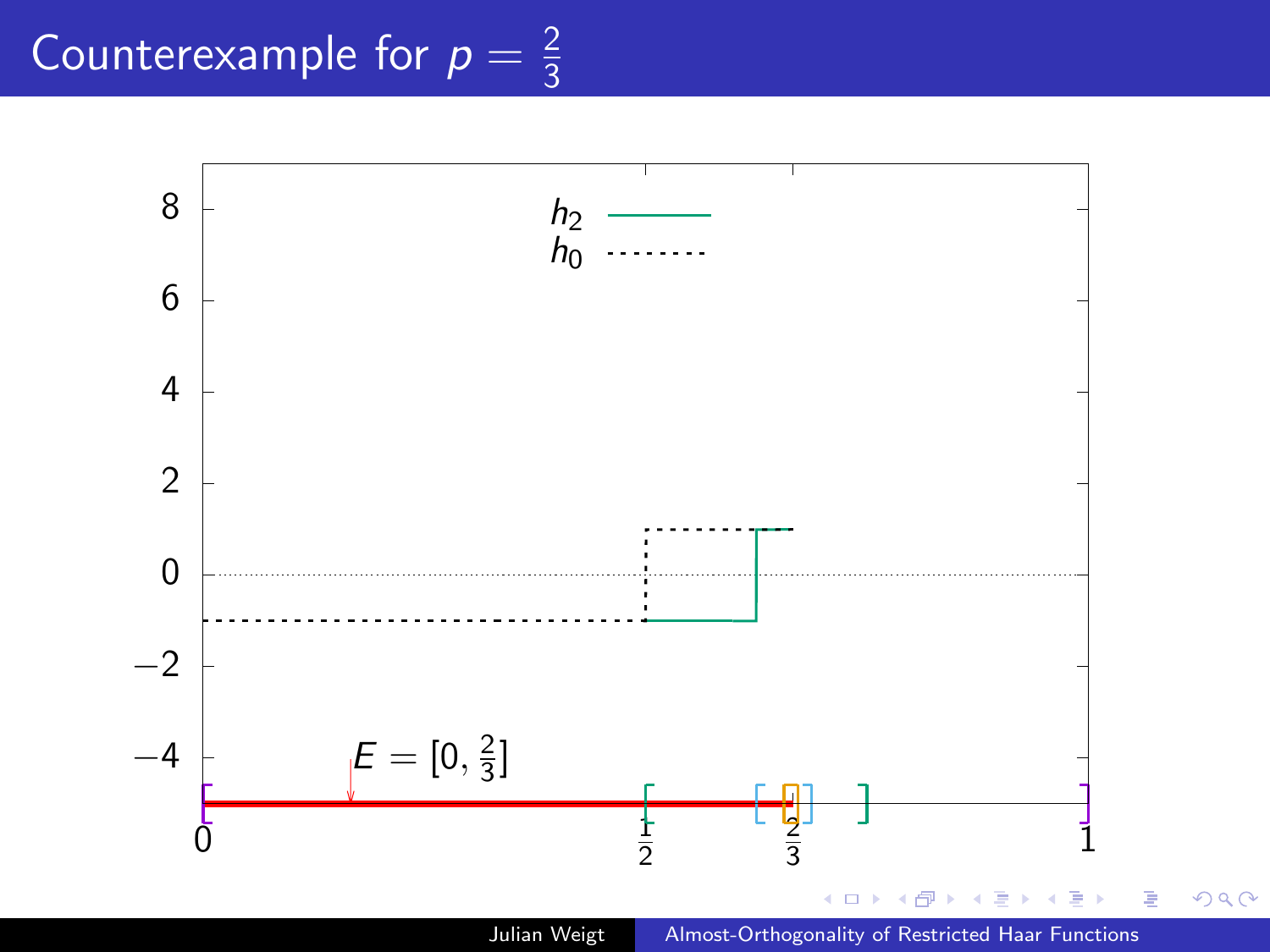

Julian Weigt | [Almost-Orthogonality of Restricted Haar Functions](#page-0-0)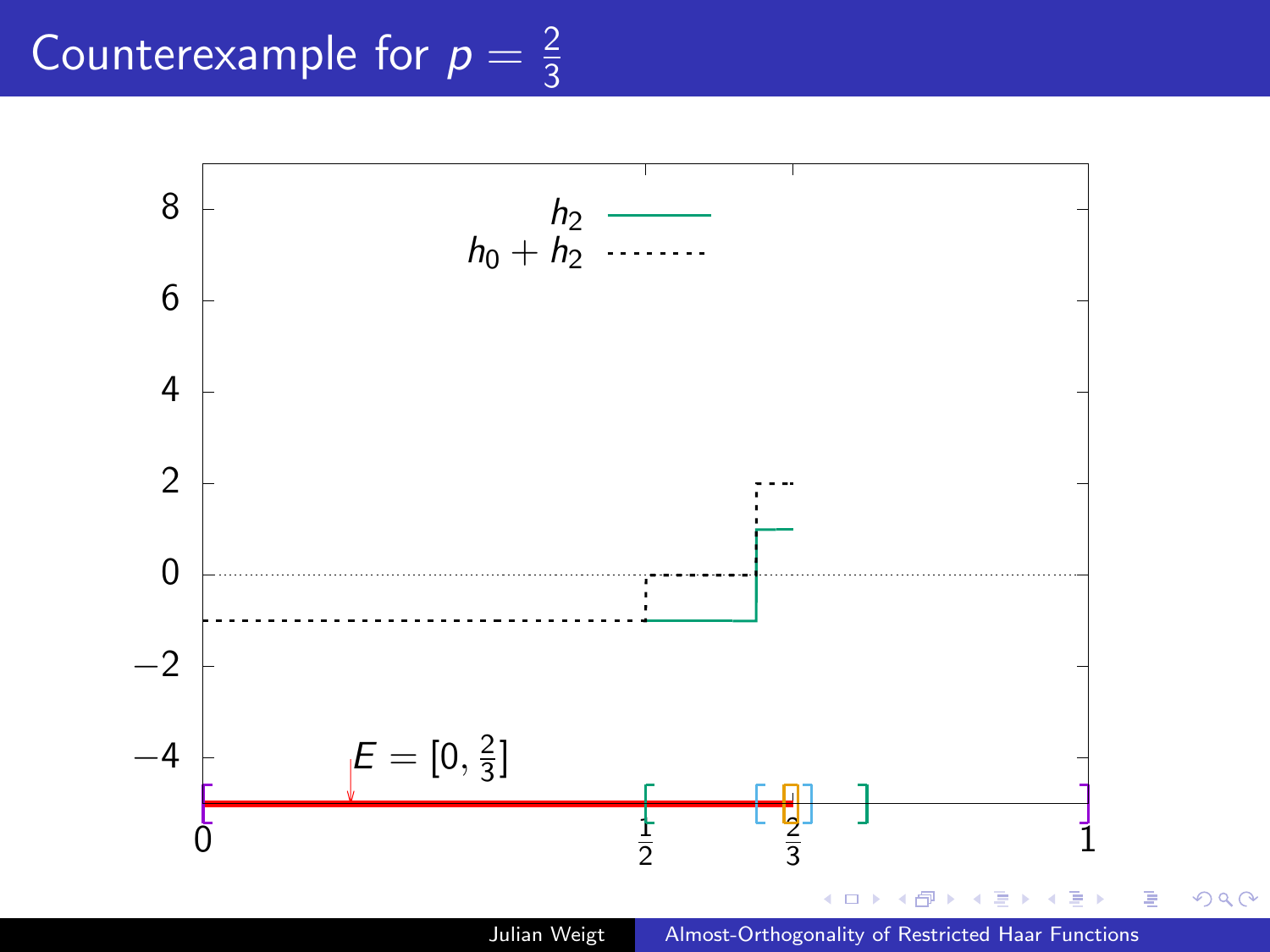

Julian Weigt | [Almost-Orthogonality of Restricted Haar Functions](#page-0-0)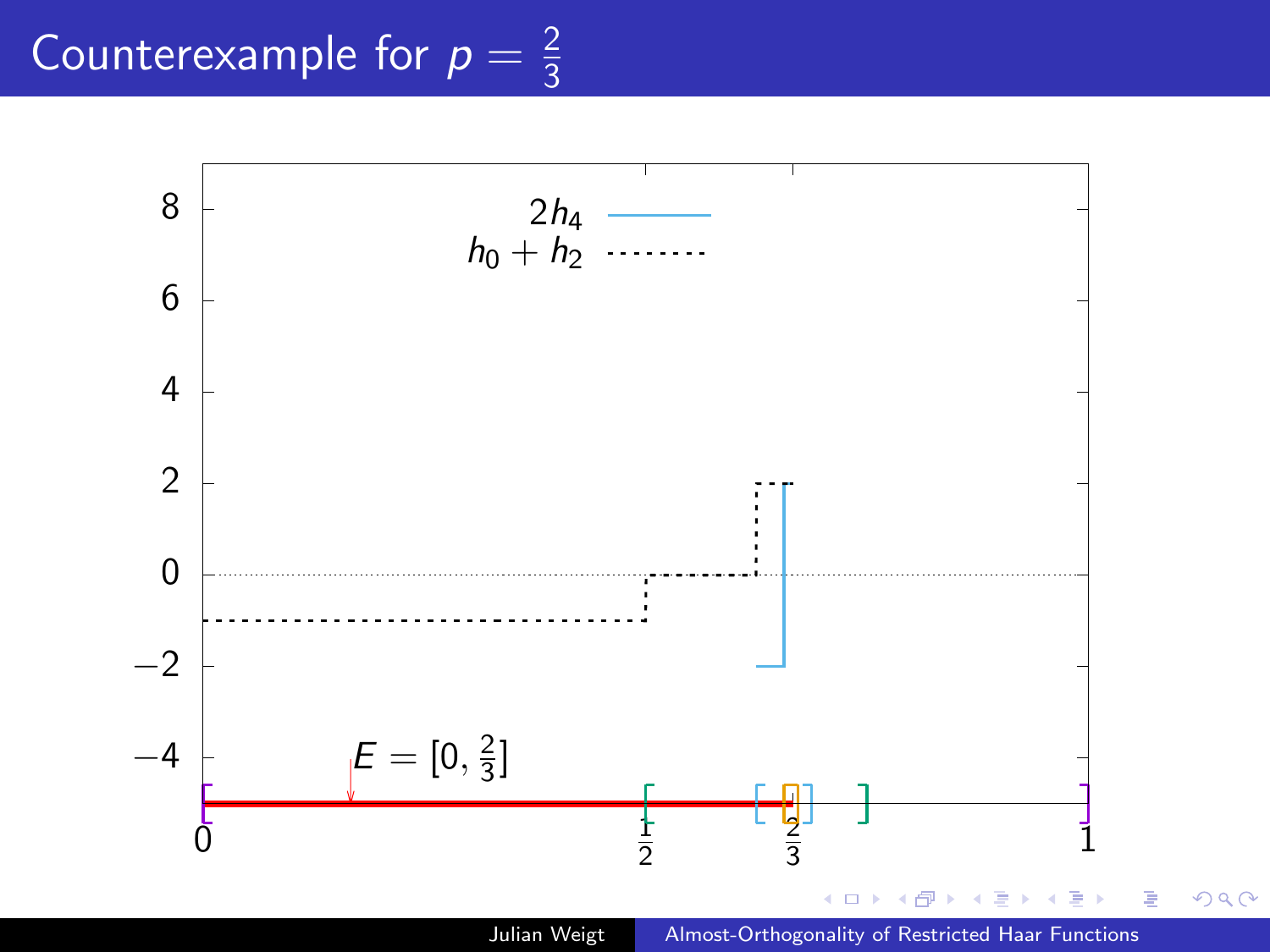

Julian Weigt | [Almost-Orthogonality of Restricted Haar Functions](#page-0-0)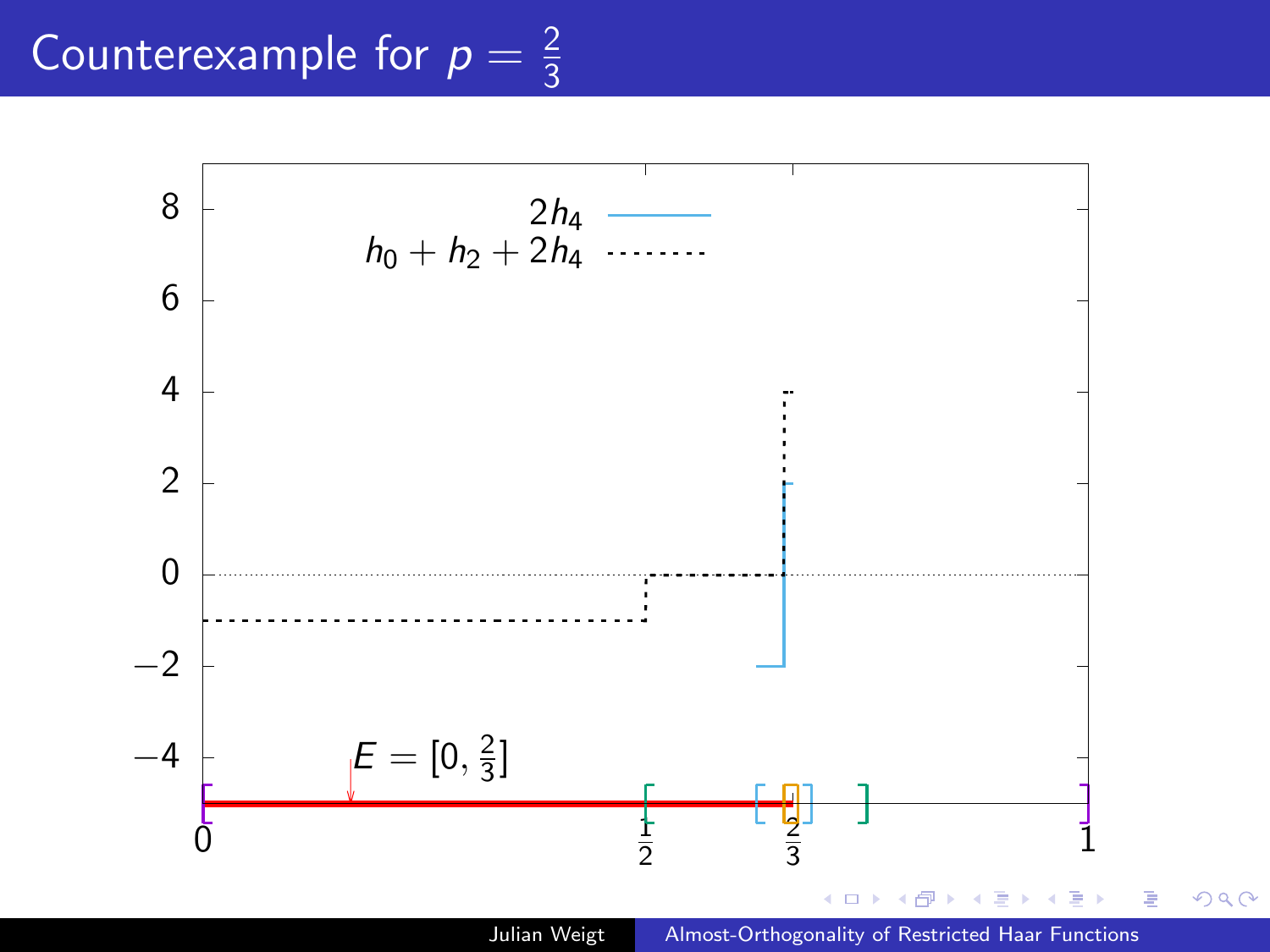

Julian Weigt | [Almost-Orthogonality of Restricted Haar Functions](#page-0-0)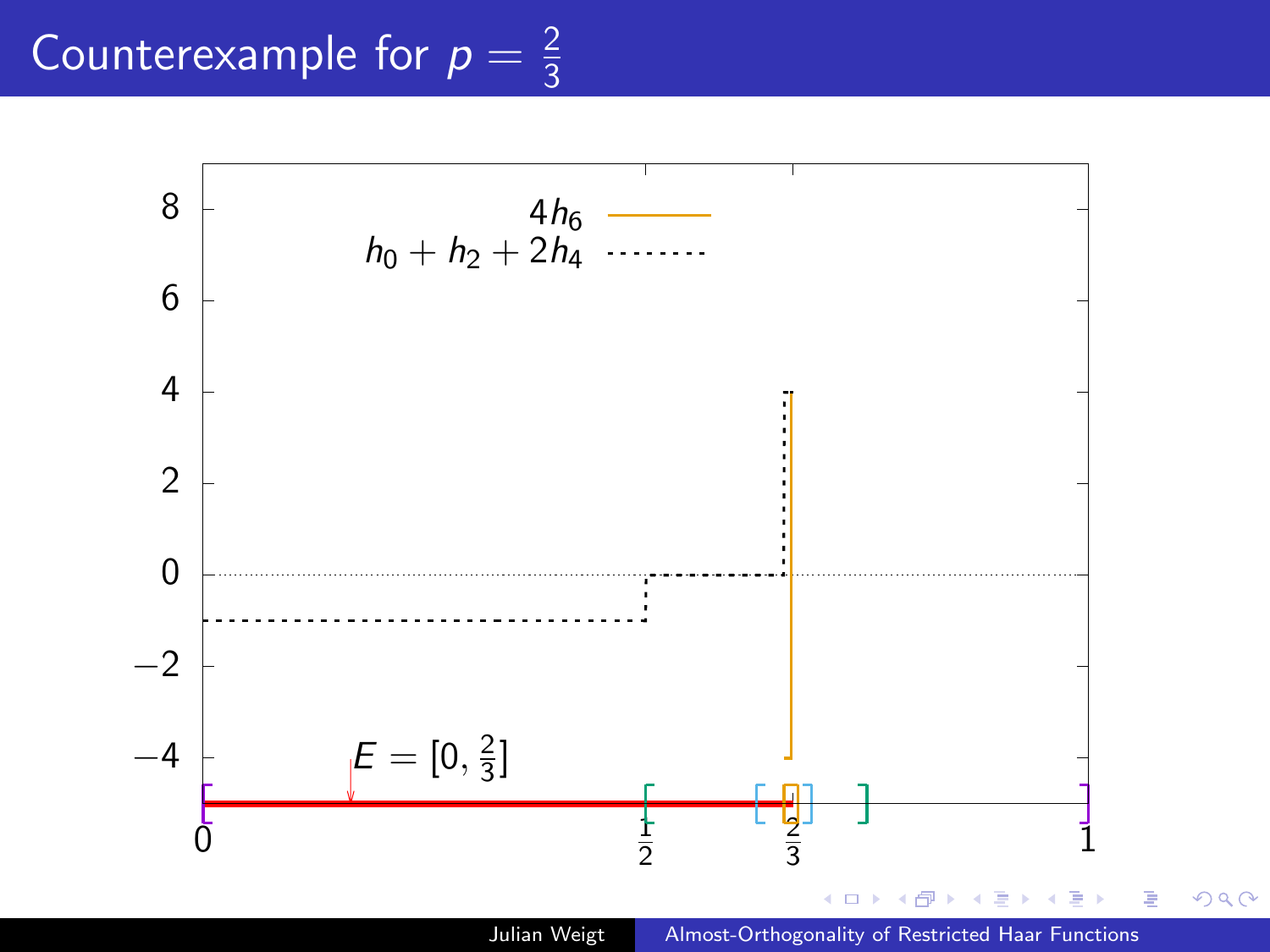

Julian Weigt | [Almost-Orthogonality of Restricted Haar Functions](#page-0-0)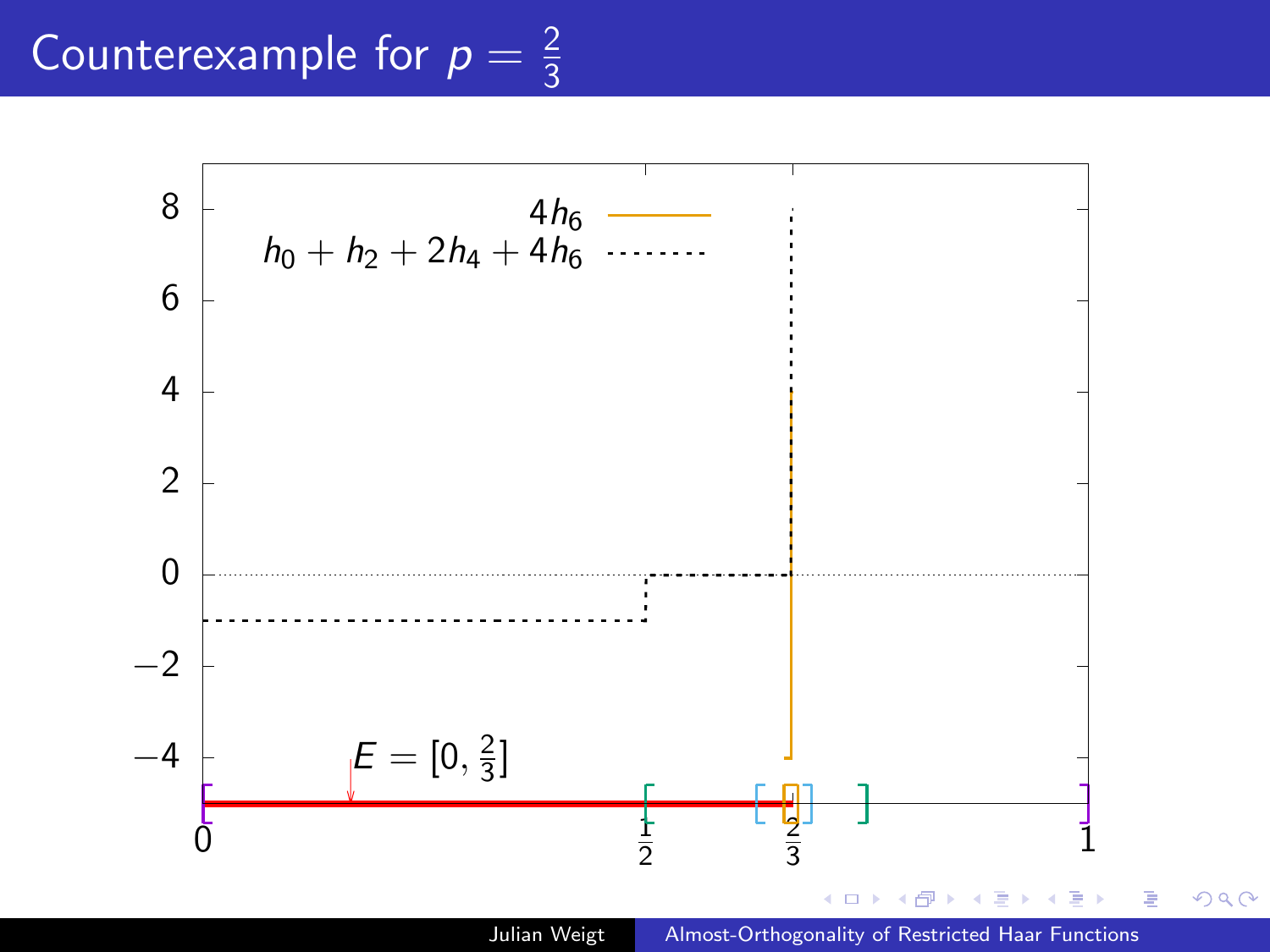## Motivation: Proof for  $p = 1$

 $\mathcal{D}_n := \{I \in \mathcal{D} \mid |I| \geq 2^{-n}\}.$  Goal:

$$
\|\sum_{l\in\mathcal{D}_n} a_l h_l \mathbb{1}_E\|_{L^2}^2 \geq \sum_{l\in\mathcal{D}_n} \|a_l h_l \mathbb{1}_E\|_2^2
$$

Julian Weigt | [Almost-Orthogonality of Restricted Haar Functions](#page-0-0)

4日)

モニーマ ヨ メモン マ 帰り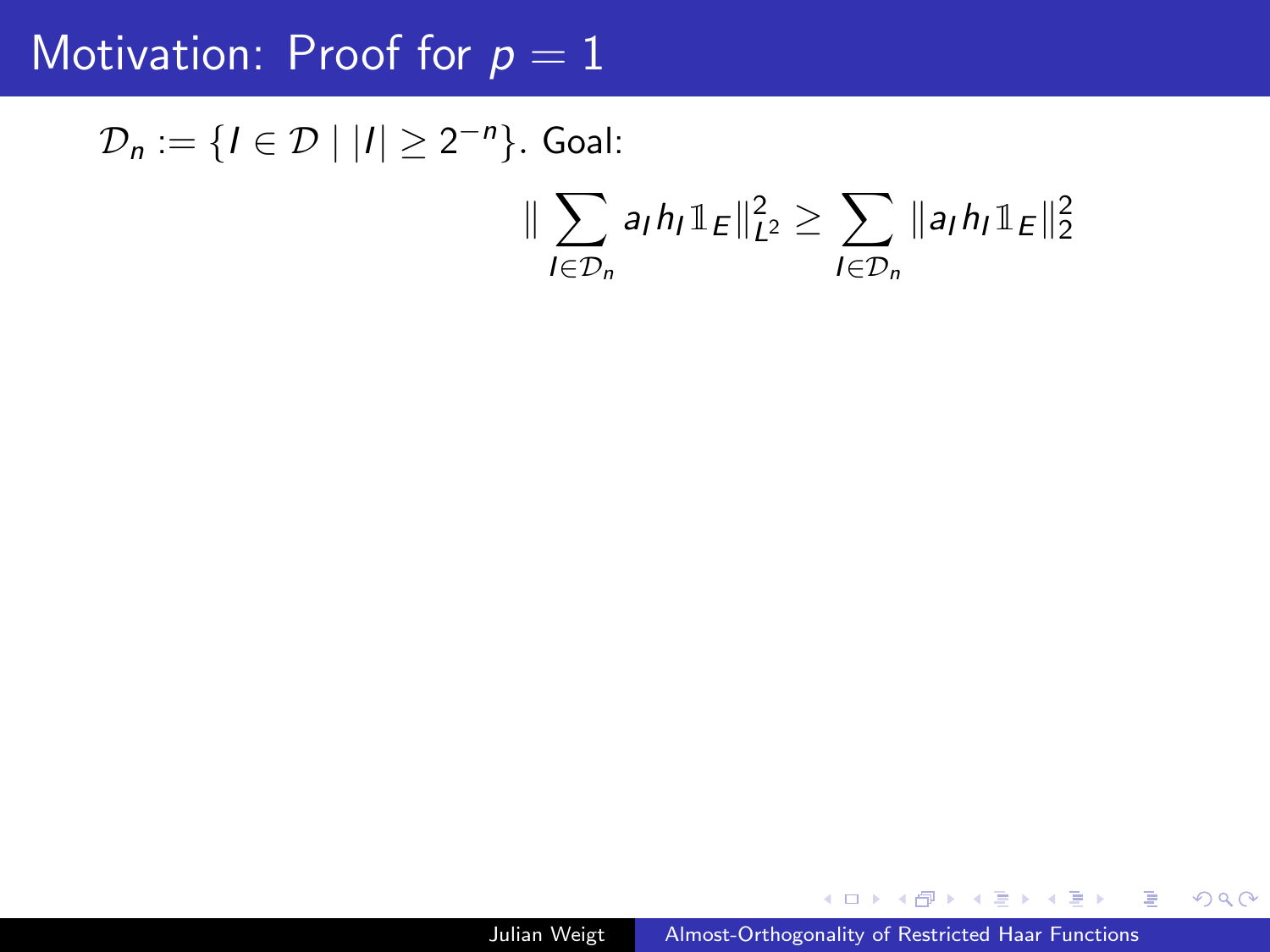## Motivation: Proof for  $p = 1$

$$
\mathcal{D}_n := \{ I \in \mathcal{D} \mid |I| \ge 2^{-n} \}. \text{ Goal:}
$$
  

$$
\|\sum_{I \in \mathcal{D}_n} a_I h_I \mathbb{1}_E \|^2_{L^2} \ge \sum_{I \in \mathcal{D}_n} \|a_I h_I \mathbb{1}_E \|^2_2
$$

Induction on n:

$$
\|\sum_{J\in\mathcal{D}_0} a_J h_J \mathbb{1}_E\|_{L^2}^2 \ge \sum_{J\in\mathcal{D}_0} \|a_J h_J \mathbb{1}_E\|_2^2
$$
  

$$
\|\sum_{J\in\mathcal{D}_{n+1}} a_J h_J \mathbb{1}_E\|_{L^2}^2 - \|\sum_{J\in\mathcal{D}_n} a_J h_J \mathbb{1}_E\|_{L^2}^2 \ge \sum_{J\in\mathcal{D}_{n+1}\setminus\mathcal{D}_n} \|a_J h_J \mathbb{1}_E\|_2^2
$$

**K ロ ▶ K 御 ▶ K 君 ▶ K 君 ▶** 

目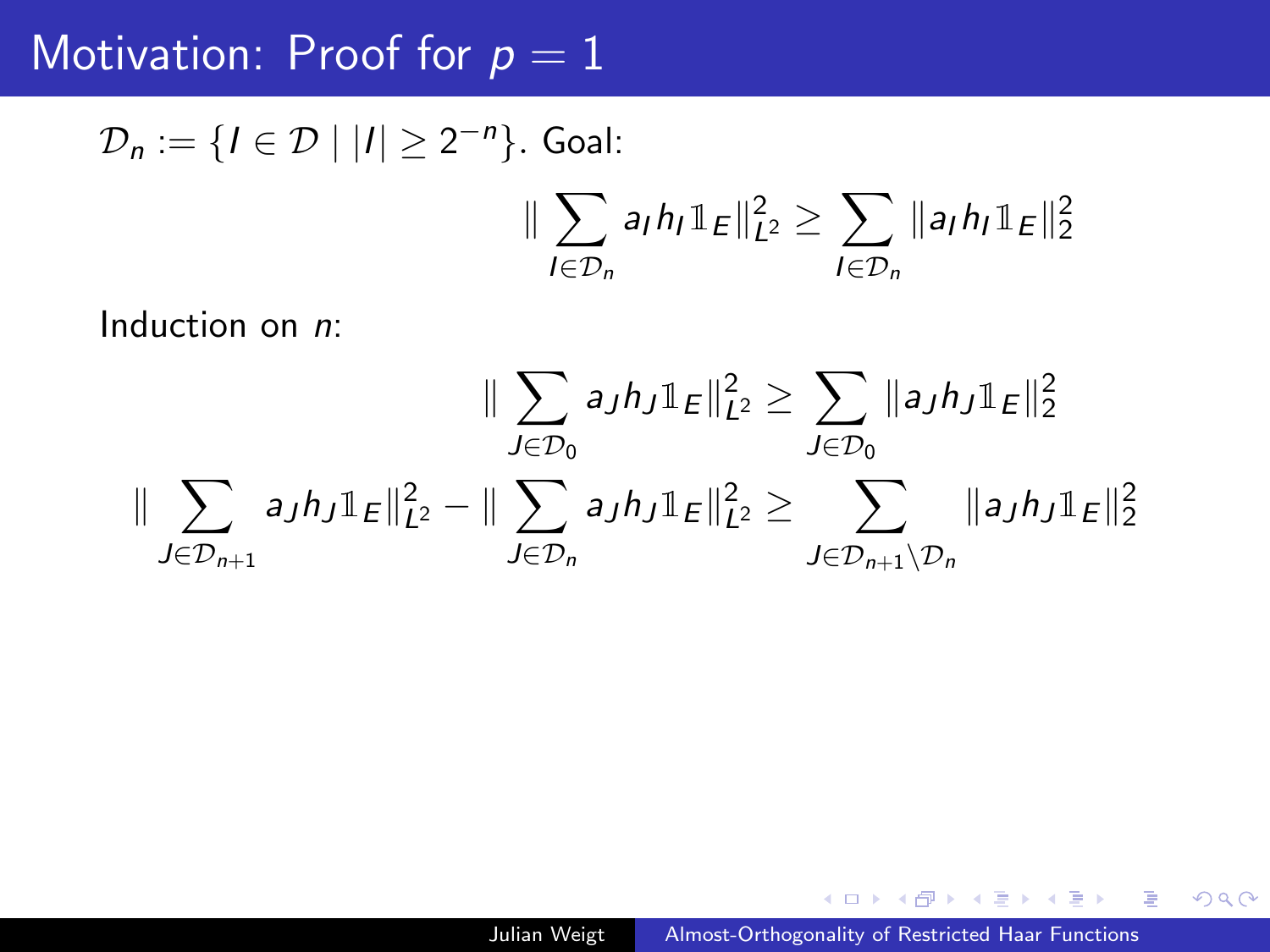## Motivation: Proof for  $p = 1$

$$
\mathcal{D}_n := \{ I \in \mathcal{D} \mid |I| \ge 2^{-n} \}. \text{ Goal:} \\
\|\sum_{I \in \mathcal{D}_n} a_I h_I \mathbb{1}_E \|^2_{L^2} \ge \sum_{I \in \mathcal{D}_n} \|a_I h_I \mathbb{1}_E \|^2_2
$$

Induction on n:

$$
\|\sum_{J\in\mathcal{D}_0} a_J h_J \mathbb{1}_E\|_{L^2}^2 \ge \sum_{J\in\mathcal{D}_0} \|a_J h_J \mathbb{1}_E\|_2^2
$$
  

$$
\|\sum_{J\in\mathcal{D}_{n+1}} a_J h_J \mathbb{1}_E\|_{L^2}^2 - \|\sum_{J\in\mathcal{D}_n} a_J h_J \mathbb{1}_E\|_{L^2}^2 \ge \sum_{J\in\mathcal{D}_{n+1}\setminus\mathcal{D}_n} \|a_J h_J \mathbb{1}_E\|_2^2
$$

 $\mathcal{D}_{n+1} \setminus \mathcal{D}_n$  partitions [0, 1]. So it suffices to show for each  $I \in \mathcal{D}_{n+1} \setminus \mathcal{D}_n$ 

$$
\|\sum_{J\in\mathcal{D}_n} a_J h_J \mathbb{1}_E + a_I h_I \mathbb{1}_E \|^2_{L^2(I)} - \|\sum_{J\in\mathcal{D}_n} a_J h_J \mathbb{1}_E \|^2_{L^2(I)} \geq \|a_I h_I \mathbb{1}_E \|^2_2
$$

E

御 ▶ イヨ ▶ イヨ ▶ │

 $QQ$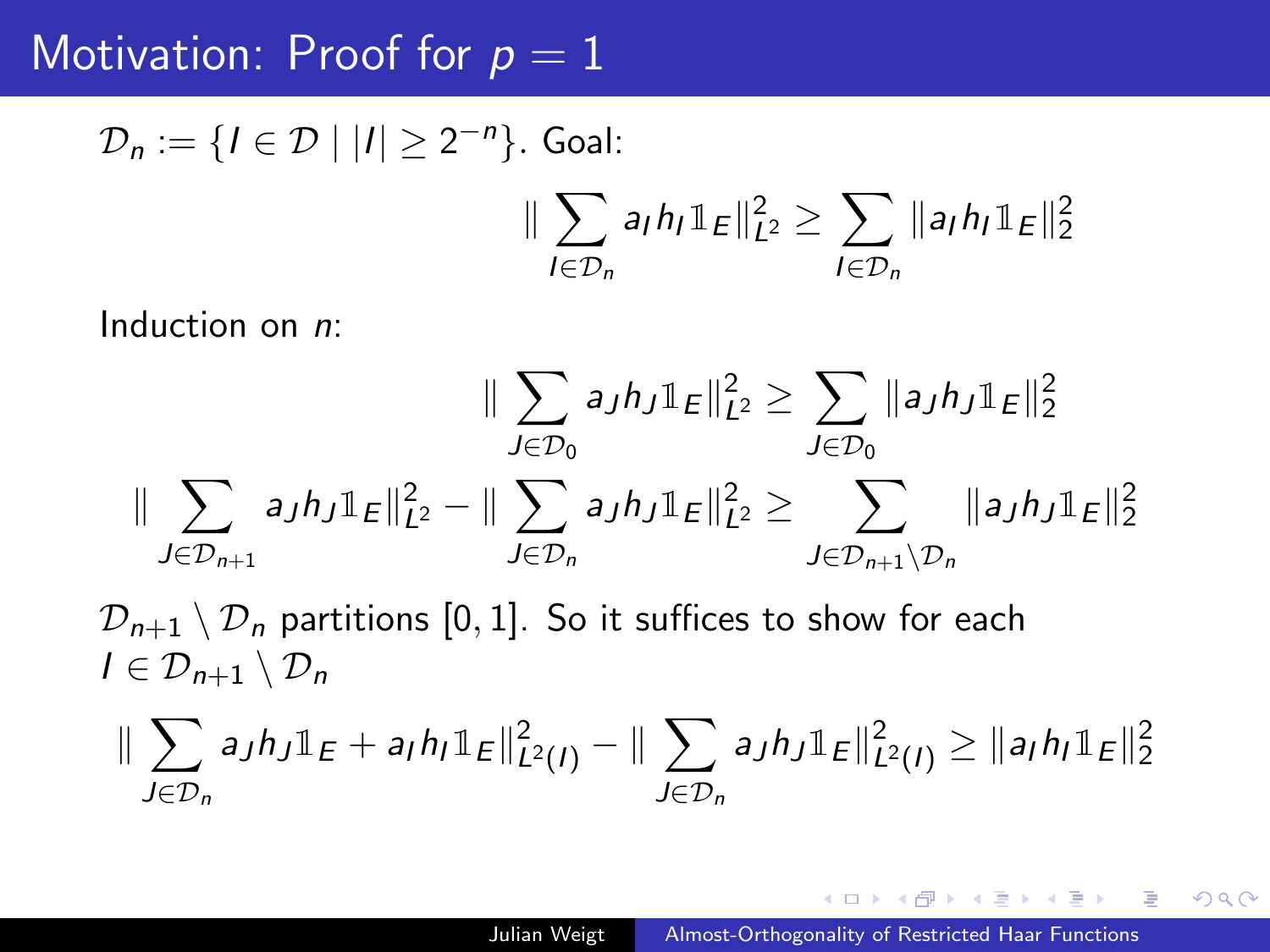#### Proof for  $p > \frac{2}{3}$ 3

$$
\mathcal{D}_n := \{ I \in \mathcal{D} \mid |I| \ge 2^{-n} \}. \text{ Goal:} \\
\|\sum_{I \in \mathcal{D}_n} a_I h_I \mathbb{1}_E \|^2_{L^2(w_n)} \ge \sum_{I \in \mathcal{D}_n} \|a_I h_I \mathbb{1}_E \|^2_2
$$

Induction on n:

$$
\|\sum_{J\in\mathcal{D}_0} a_J h_J \mathbb{1}_E\|_{L^2(w_0)}^2 \ge \sum_{J\in\mathcal{D}_0} \|a_J h_J \mathbb{1}_E\|_2^2
$$
  

$$
\|\sum_{J\in\mathcal{D}_{n+1}} a_J h_J \mathbb{1}_E\|_{L^2(w_{n+1})}^2 - \|\sum_{J\in\mathcal{D}_n} a_J h_J \mathbb{1}_E\|_{L^2(w_n)}^2 \ge \sum_{J\in\mathcal{D}_{n+1}\setminus\mathcal{D}_n} \|a_J h_J \mathbb{1}_E\|_2^2
$$

 $\mathcal{D}_{n+1} \setminus \mathcal{D}_n$  partitions [0, 1]. So it suffices to show for each  $I \in \mathcal{D}_{n+1} \setminus \mathcal{D}_n$ 

$$
\|\sum_{J\in\mathcal{D}_n}a_Jh_J\mathbb{1}_E+a_Ih_I\mathbb{1}_E\|^2_{L^2(I,w_{n+1})}-\|\sum_{J\in\mathcal{D}_n}a_Jh_J\mathbb{1}_E\|^2_{L^2(I,w_n)}\geq\|a_Ih_I\mathbb{1}_E\|^2_2
$$

伺 ▶ イヨ ▶ イヨ ▶ │

 $\equiv$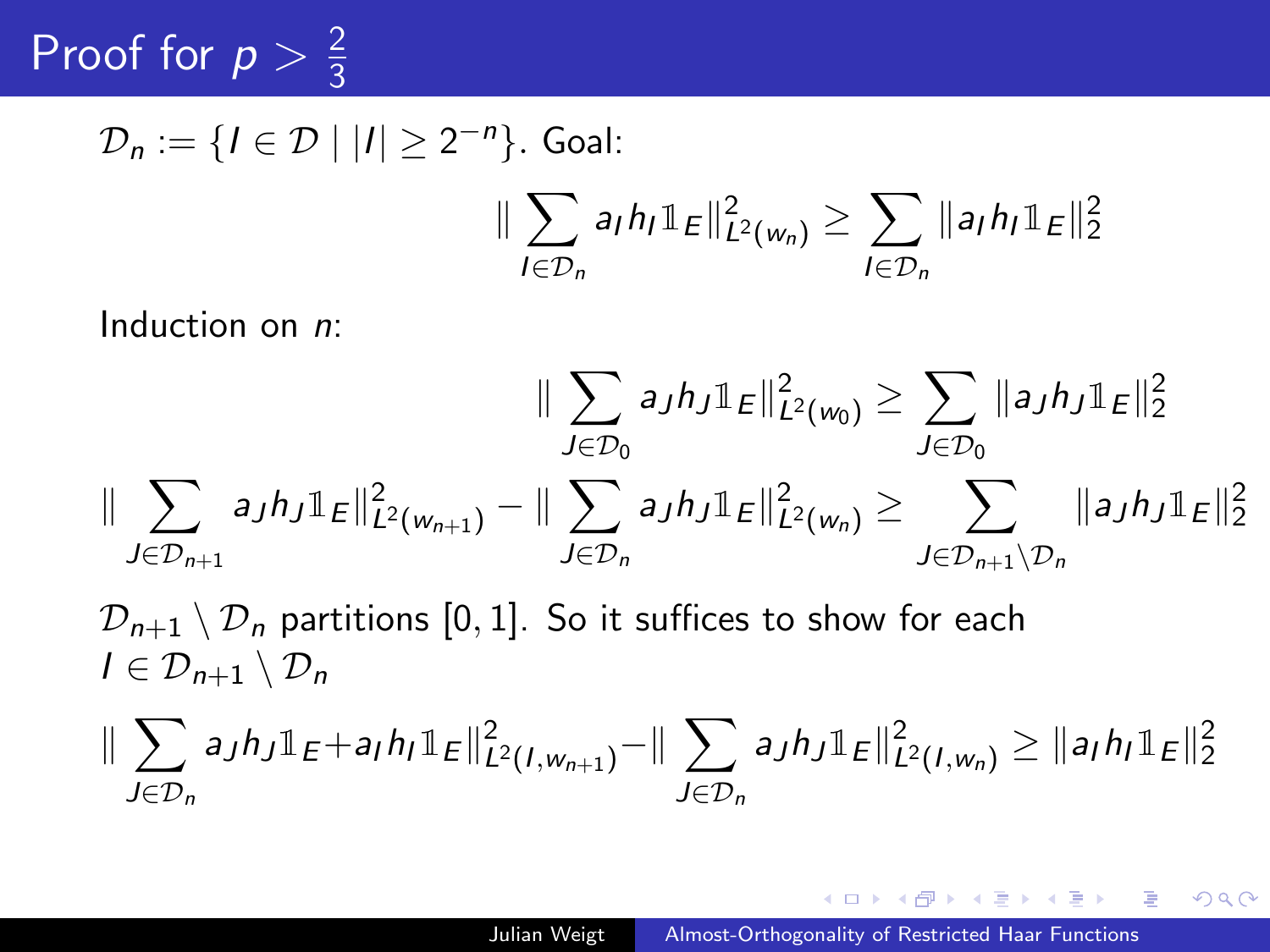#### Proof for  $p > \frac{2}{3}$ 3

$$
\mathcal{D}_n := \{ I \in \mathcal{D} \mid |I| \ge 2^{-n} \}. \text{ Goal:} \\
\|\sum_{I \in \mathcal{D}_n} a_I h_I \mathbb{1}_E \|^2_{L^2(w_n)} \ge \sum_{I \in \mathcal{D}_n} \|a_I h_I \mathbb{1}_E \|^2_2
$$

Induction on n:

$$
\|\sum_{J\in\mathcal{D}_0} a_J h_J \mathbb{1}_E\|_{L^2(w_0)}^2 \ge \sum_{J\in\mathcal{D}_0} \|a_J h_J \mathbb{1}_E\|_2^2
$$
  

$$
\|\sum_{J\in\mathcal{D}_{n+1}} a_J h_J \mathbb{1}_E\|_{L^2(w_{n+1})}^2 - \|\sum_{J\in\mathcal{D}_n} a_J h_J \mathbb{1}_E\|_{L^2(w_n)}^2 \ge \sum_{J\in\mathcal{D}_{n+1}\setminus\mathcal{D}_n} \|a_J h_J \mathbb{1}_E\|_2^2
$$

 $\mathcal{D}_{n+1} \setminus \mathcal{D}_n$  partitions [0, 1]. So it suffices to show for each  $I \in \mathcal{D}_{n+1} \setminus \mathcal{D}_n$ 

$$
\|\sum_{J\in\mathcal{D}_n}a_Jh_J\mathbb{1}_E+a_Ih_I\mathbb{1}_E\|^2_{L^2(I,w_{n+1})}-\|\sum_{J\in\mathcal{D}_n}a_Jh_J\mathbb{1}_E\|^2_{L^2(I,w_n)}\geq\|a_Ih_I\mathbb{1}_E\|^2_2
$$

 $1 \leq w_n \leq C$ .

 $\left\{ \begin{array}{ccc} 1 & 0 & 0 \\ 0 & 1 & 0 \end{array} \right.$  ,  $\left\{ \begin{array}{ccc} \frac{1}{2} & 0 & 0 \\ 0 & 0 & 0 \end{array} \right.$ 

 $QQ$ 

э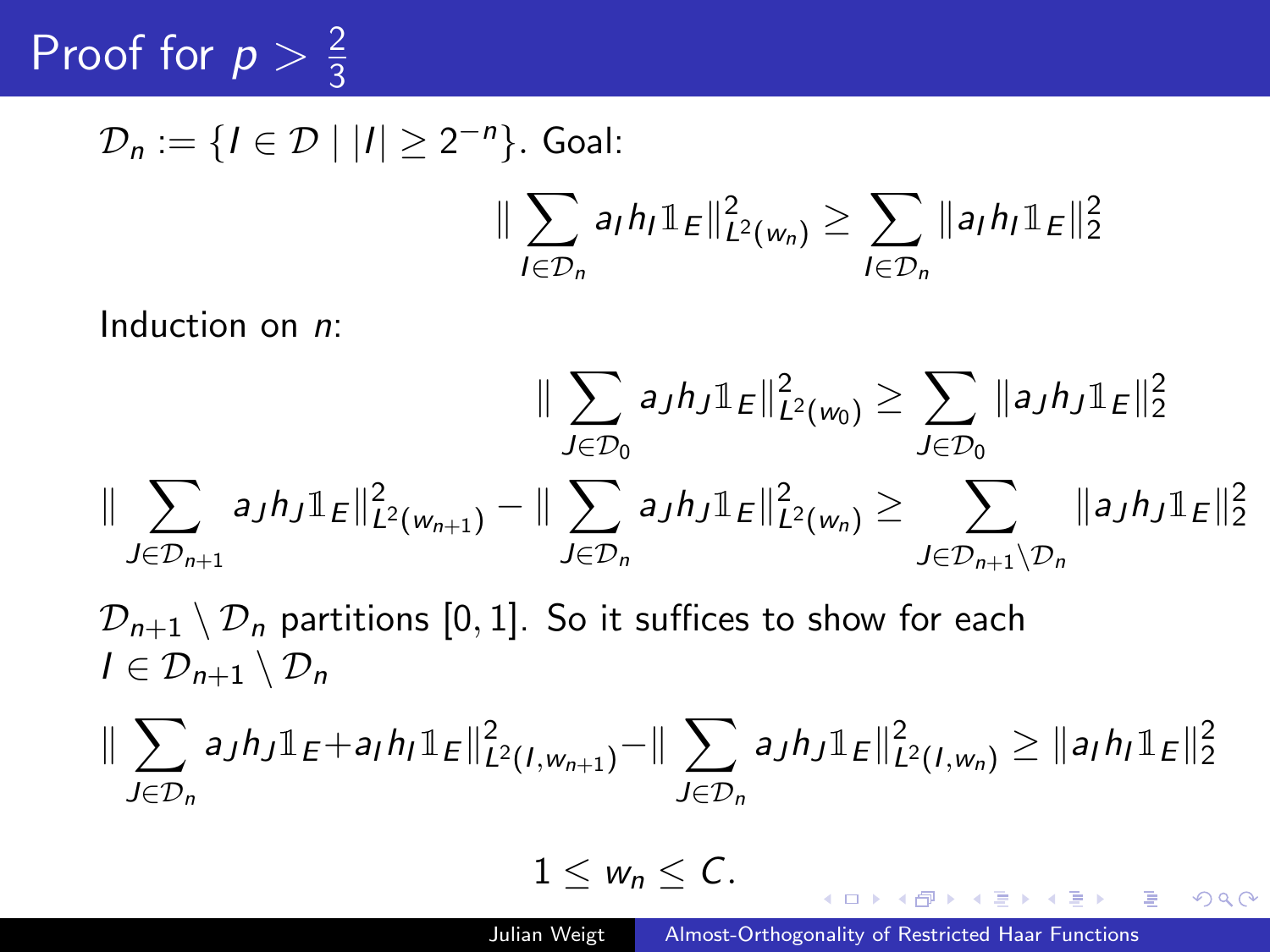#### Proof for  $p > \frac{2}{3}$ 3

$$
\mathcal{D}_n := \{ I \in \mathcal{D} \mid |I| \ge 2^{-n} \}. \text{ Goal:}
$$
\n
$$
C \|\sum_{I \in \mathcal{D}_n} a_I h_I \mathbb{1}_E \|_2^2 \ge \|\sum_{I \in \mathcal{D}_n} a_I h_I \mathbb{1}_E \|_{L^2(w_n)}^2 \ge \sum_{I \in \mathcal{D}_n} \|a_I h_I \mathbb{1}_E \|_2^2
$$

Induction on n:

$$
\|\sum_{J\in\mathcal{D}_0} a_J h_J \mathbb{1}_E\|_{L^2(w_0)}^2 \ge \sum_{J\in\mathcal{D}_0} \|a_J h_J \mathbb{1}_E\|_2^2
$$
  

$$
\|\sum_{J\in\mathcal{D}_{n+1}} a_J h_J \mathbb{1}_E\|_{L^2(w_{n+1})}^2 - \|\sum_{J\in\mathcal{D}_n} a_J h_J \mathbb{1}_E\|_{L^2(w_n)}^2 \ge \sum_{J\in\mathcal{D}_{n+1}\setminus\mathcal{D}_n} \|a_J h_J \mathbb{1}_E\|_2^2
$$

 $\mathcal{D}_{n+1} \setminus \mathcal{D}_n$  partitions [0, 1]. So it suffices to show for each  $I \in \mathcal{D}_{n+1} \setminus \mathcal{D}_n$ 

$$
\|\sum_{J\in\mathcal{D}_n}a_Jh_J\mathbb{1}_E+a_Ih_I\mathbb{1}_E\|^2_{L^2(I,w_{n+1})}-\|\sum_{J\in\mathcal{D}_n}a_Jh_J\mathbb{1}_E\|^2_{L^2(I,w_n)}\geq\|a_Ih_I\mathbb{1}_E\|^2_2
$$

 $1 \leq w_n \leq C$ .

イロト イ押 トイヨ トイヨト

 $QQ$ 

э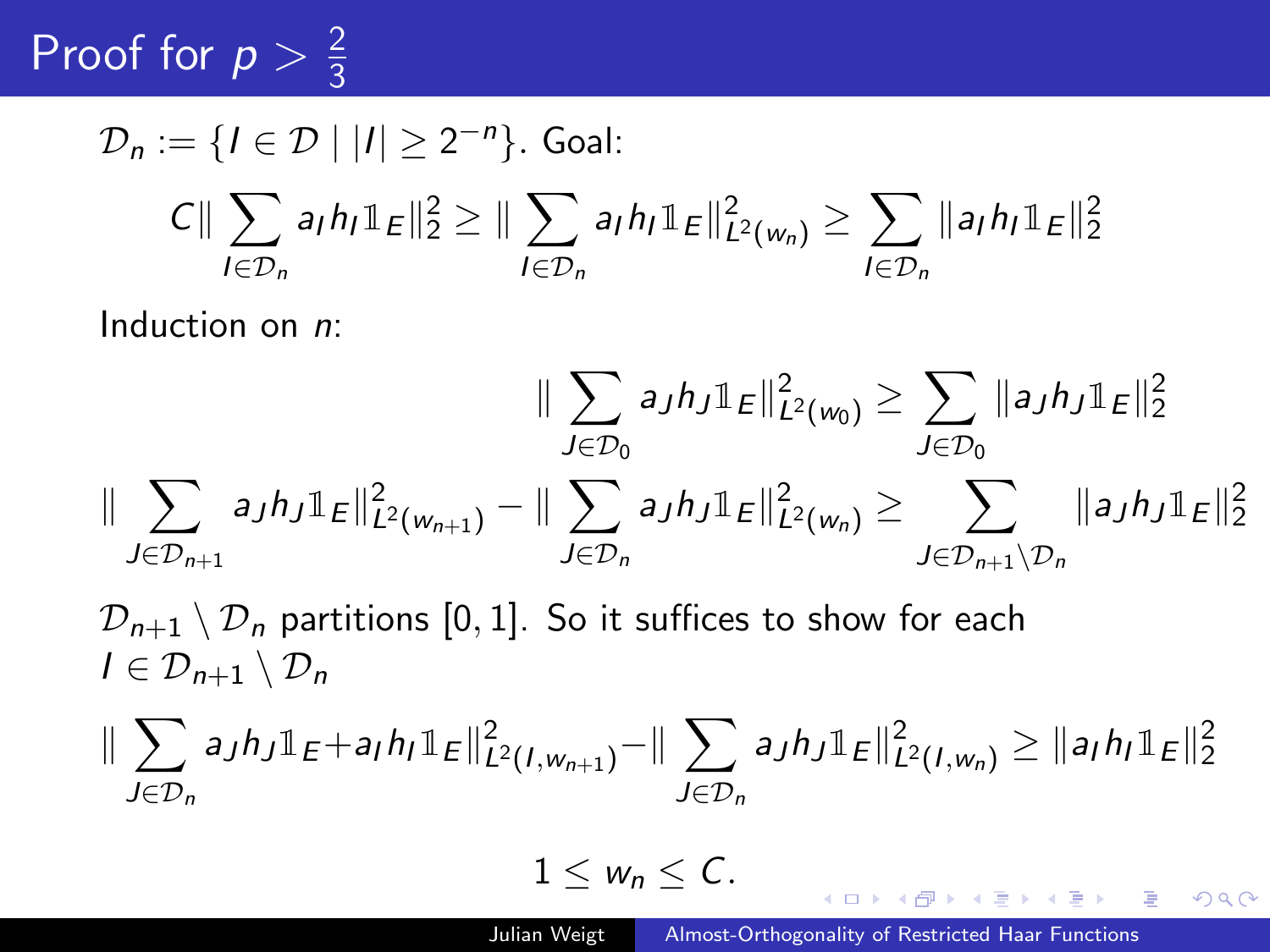$$
\|\mathbb{1}_I\mathbb{1}_E + xh_I \mathbb{1}_E\|_{L^2(w_{n+1})}^2 - \|\mathbb{1}_I\mathbb{1}_E\|_{L^2(w_n)}^2 \geq \|xh_I \mathbb{1}_E\|_2^2
$$

**K ロ ▶ K 御 ▶ K 君 ▶ K 君 ▶** 

重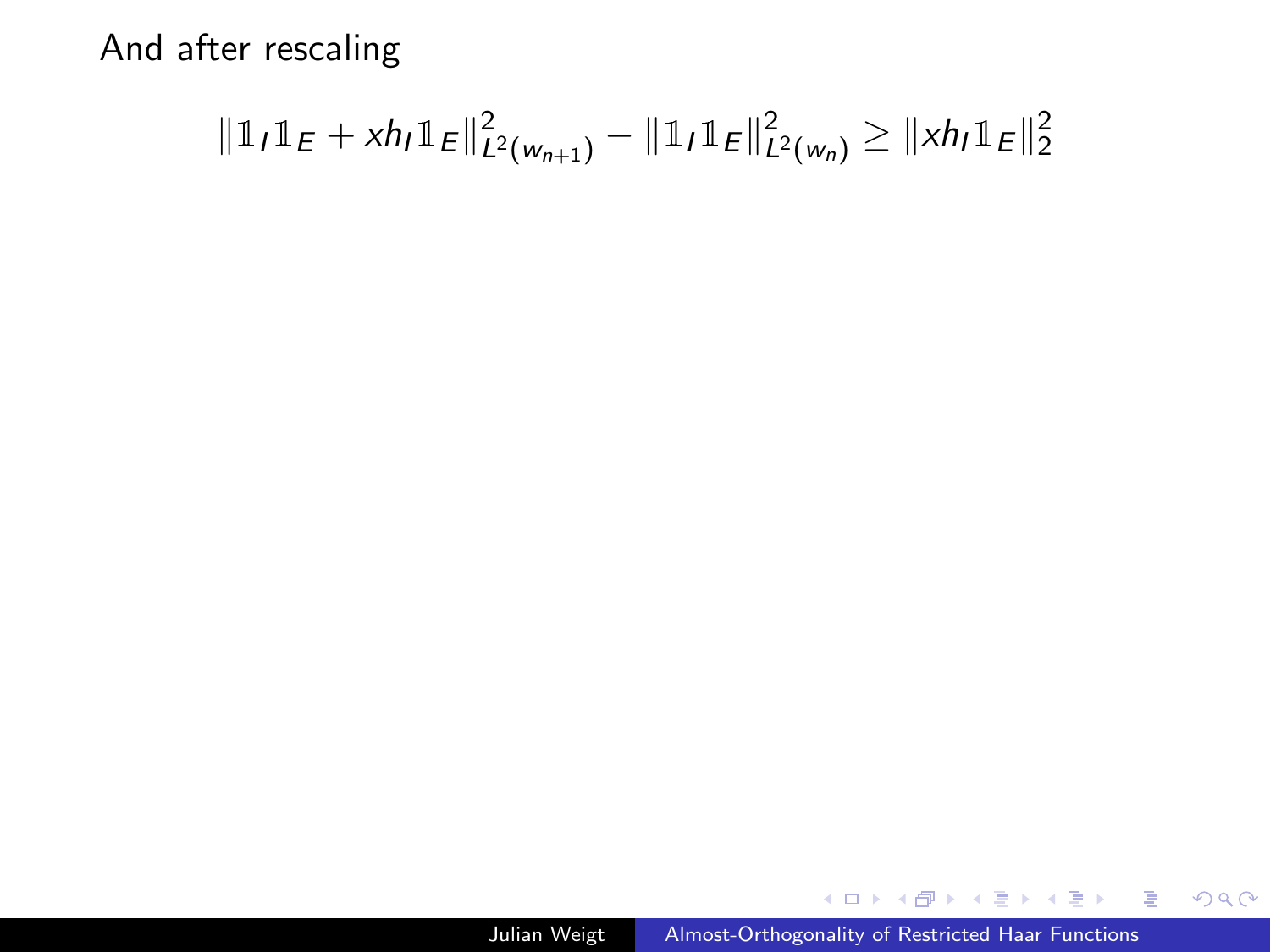$$
\|\mathbb{1}_{I}\mathbb{1}_{E} + xh_{I}\mathbb{1}_{E}\|_{L^{2}(w_{n+1})}^{2} - \|\mathbb{1}_{I}\mathbb{1}_{E}\|_{L^{2}(w_{n})}^{2} \geq \|xh_{I}\mathbb{1}_{E}\|_{2}^{2}
$$
  
on  $J \in \mathcal{D}_{k+1} \setminus \mathcal{D}_{k}: \qquad w_{k} = f\left(\frac{|J \cap E|}{|J|}\right)$ 

メロメメ 御 メメ きょく ミメー

活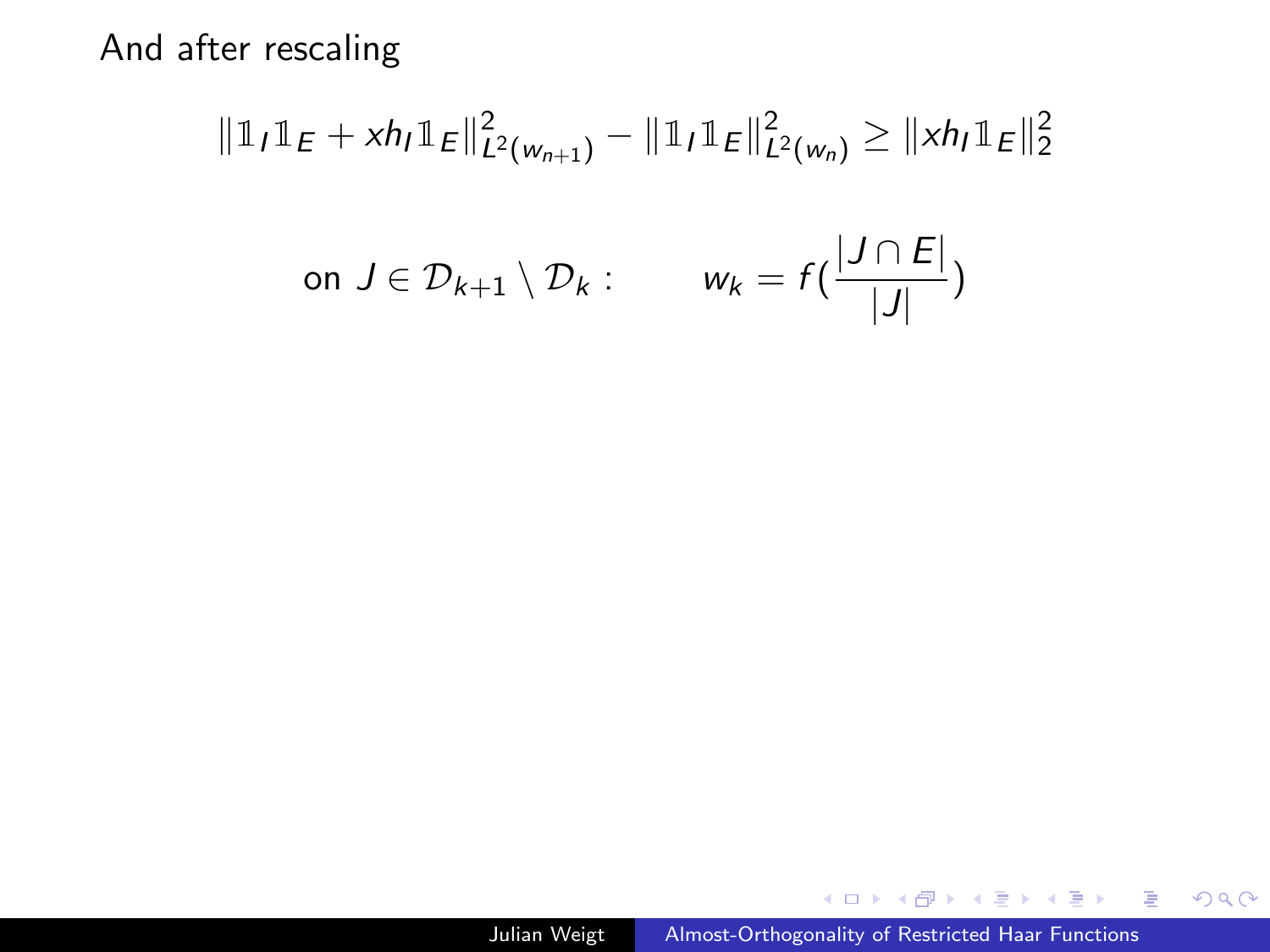$$
||1\!\!1_{I}1_{E} + xh_{I}1_{E}||_{L^{2}(w_{n+1})}^{2} - ||1\!\!1_{I}1_{E}||_{L^{2}(w_{n})}^{2} \geq ||xh_{I}1_{E}||_{2}^{2}
$$
  
on  $J \in \mathcal{D}_{k+1} \setminus \mathcal{D}_{k}$ :  $w_{k} = f\left(\frac{|J \cap E|}{|J|}\right)$   
 $q_{1} := \frac{|I_{I} \cap E|}{|I_{I}|}$   $q_{2} := \frac{|I_{k} \cap E|}{|I_{k}|}$   $\frac{q_{1} + q_{2}}{2} = \frac{|I \cap E|}{|I|}$ 

メロメメ 御 メメ きょく モドー

重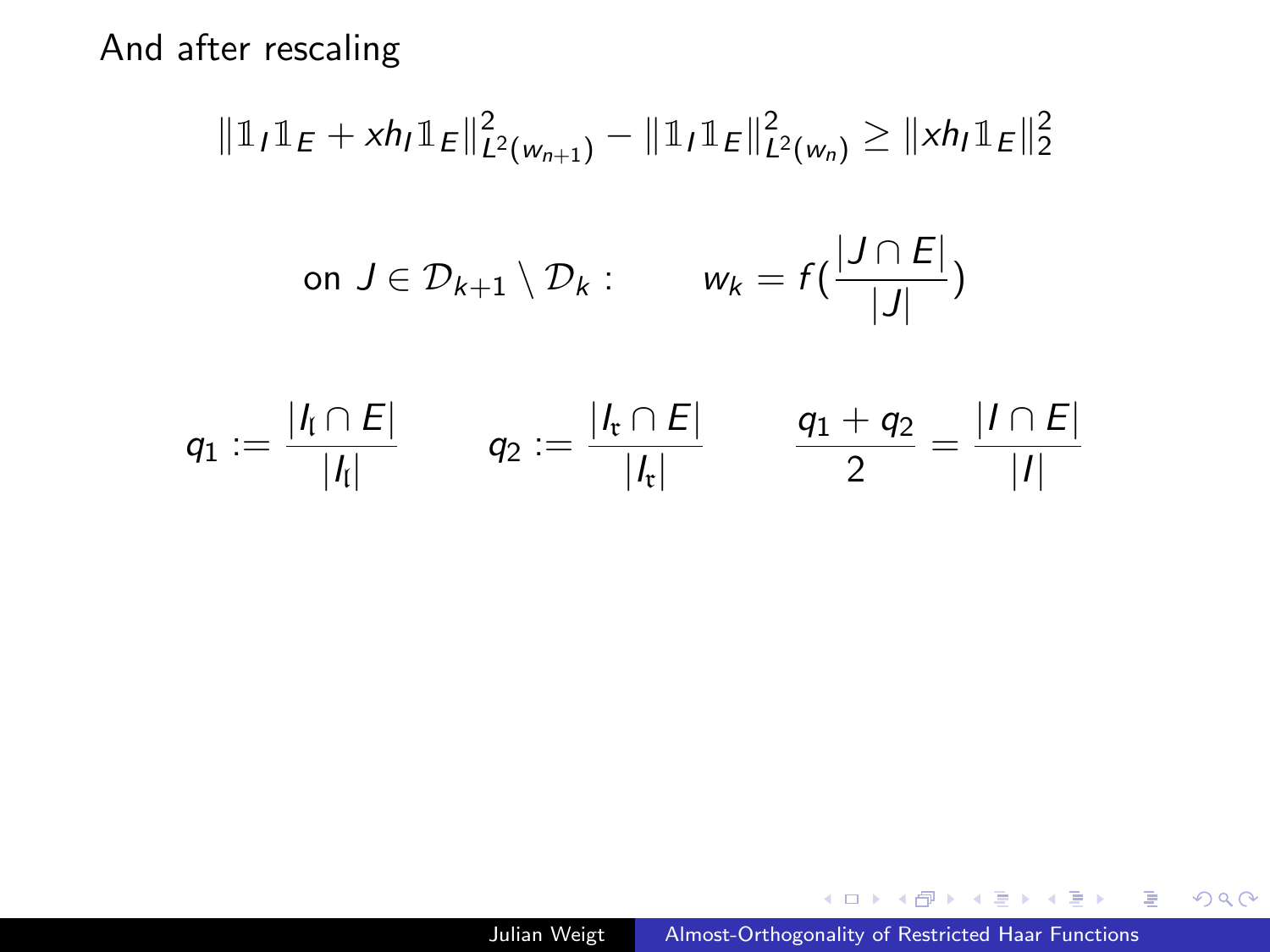$$
\|\mathbb{1}_{I}\mathbb{1}_{E} + xh_{I}\mathbb{1}_{E}\|_{L^{2}(w_{n+1})}^{2} - \|\mathbb{1}_{I}\mathbb{1}_{E}\|_{L^{2}(w_{n})}^{2} \geq \|xh_{I}\mathbb{1}_{E}\|_{2}^{2}
$$
  
on  $J \in \mathcal{D}_{k+1} \setminus \mathcal{D}_{k}: \qquad w_{k} = f\left(\frac{|J \cap E|}{|J|}\right)$   
 $q_{1} := \frac{|I_{1} \cap E|}{|I_{1}|} \qquad q_{2} := \frac{|I_{k} \cap E|}{|I_{k}|} \qquad \frac{q_{1} + q_{2}}{2} = \frac{|I \cap E|}{|I|}$   
 $\lim_{k \to 1} f(q_{k}) (1-x)^{2} + |I| q_{2} f(q_{2}) (1+x)^{2} = |I| \frac{q_{1} + q_{2}}{2} f\left(\frac{q_{1} + q_{2}}{2}\right)$ 

$$
|h|q_1f(q_1)(1-x)^2 + |h|q_2f(q_2)(1+x)^2 - |I|\frac{q_1+q_2}{2}f(\frac{q_1+q_2}{2})
$$
  
\n
$$
\geq |I|\frac{q_1+q_2}{2}x^2
$$

**K ロ ▶ K 御 ▶ K 君 ▶ K 君 ▶** 

重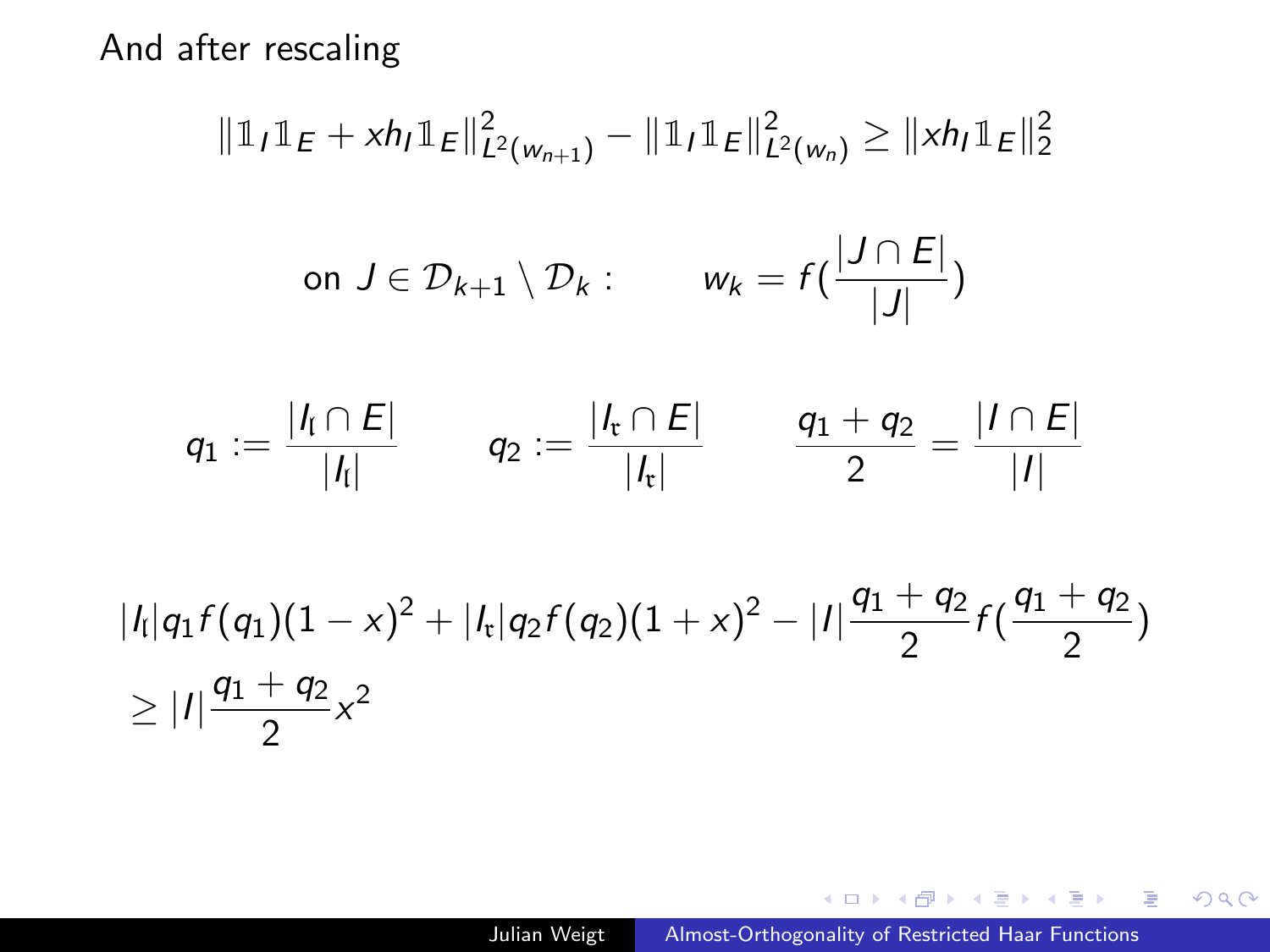$$
\|\mathbb{1}_{I}\mathbb{1}_{E} + xh_{I}\mathbb{1}_{E}\|_{L^{2}(w_{n+1})}^{2} - \|\mathbb{1}_{I}\mathbb{1}_{E}\|_{L^{2}(w_{n})}^{2} \geq \|xh_{I}\mathbb{1}_{E}\|_{2}^{2}
$$
  
on  $J \in \mathcal{D}_{k+1} \setminus \mathcal{D}_{k}: \qquad w_{k} = f\left(\frac{|J \cap E|}{|J|}\right)$   
 $q_{1} := \frac{|I_{1} \cap E|}{|I_{1}|} \qquad q_{2} := \frac{|I_{\mathfrak{r}} \cap E|}{|I_{\mathfrak{r}}|} \qquad \frac{q_{1} + q_{2}}{2} = \frac{|I \cap E|}{|I|}$   
 $q_{1}f(q_{1})(1-x)^{2} + |L|q_{2}f(q_{2})(1+x)^{2} - |I|\frac{q_{1} + q_{2}}{2}f\left(\frac{q_{1} + q_{2}}{2}\right)$ 

$$
|h|q_1f(q_1)(1-x)^2 + |h|q_2f(q_2)(1+x)^2 - |I|\frac{q_1+q_2}{2}f(\frac{q_1+q_2}{2})
$$
  
\n
$$
\geq |I|\frac{q_1+q_2}{2}x^2
$$

$$
g(q)=qf(q)
$$

**K ロ ▶ K 御 ▶ K 君 ▶ K 君 ▶** 

重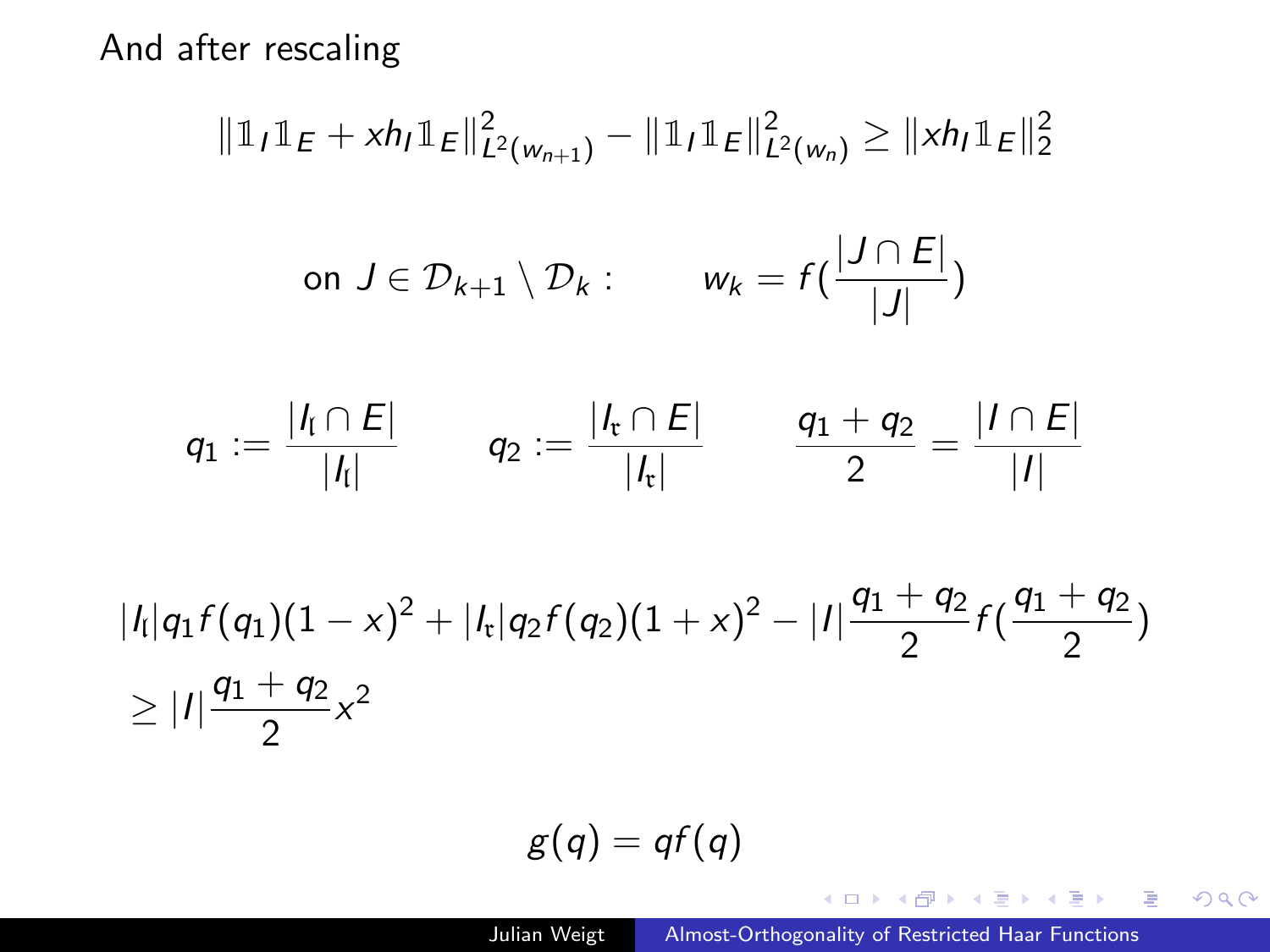$$
\|\mathbb{1}_{I}\mathbb{1}_{E} + xh_{I}\mathbb{1}_{E}\|_{L^{2}(w_{n+1})}^{2} - \|\mathbb{1}_{I}\mathbb{1}_{E}\|_{L^{2}(w_{n})}^{2} \geq \|xh_{I}\mathbb{1}_{E}\|_{2}^{2}
$$
  
on  $J \in \mathcal{D}_{k+1} \setminus \mathcal{D}_{k}: \qquad w_{k} = f\left(\frac{|J \cap E|}{|J|}\right)$ 

$$
q_1 := \frac{|l_1 \cap E|}{|l_1|} \qquad q_2 := \frac{|l_1 \cap E|}{|l_1|} \qquad \frac{q_1 + q_2}{2} = \frac{|I \cap E|}{|I|}
$$

$$
\frac{1}{2}g(q_1)(1-x)^2+\frac{1}{2}g(q_2)(1+x)^2-g(\frac{q_1+q_2}{2})\geq x^2
$$

$$
g(q)=qf(q)
$$

メロメメ 御 メメ きょく モドー

高。  $2990$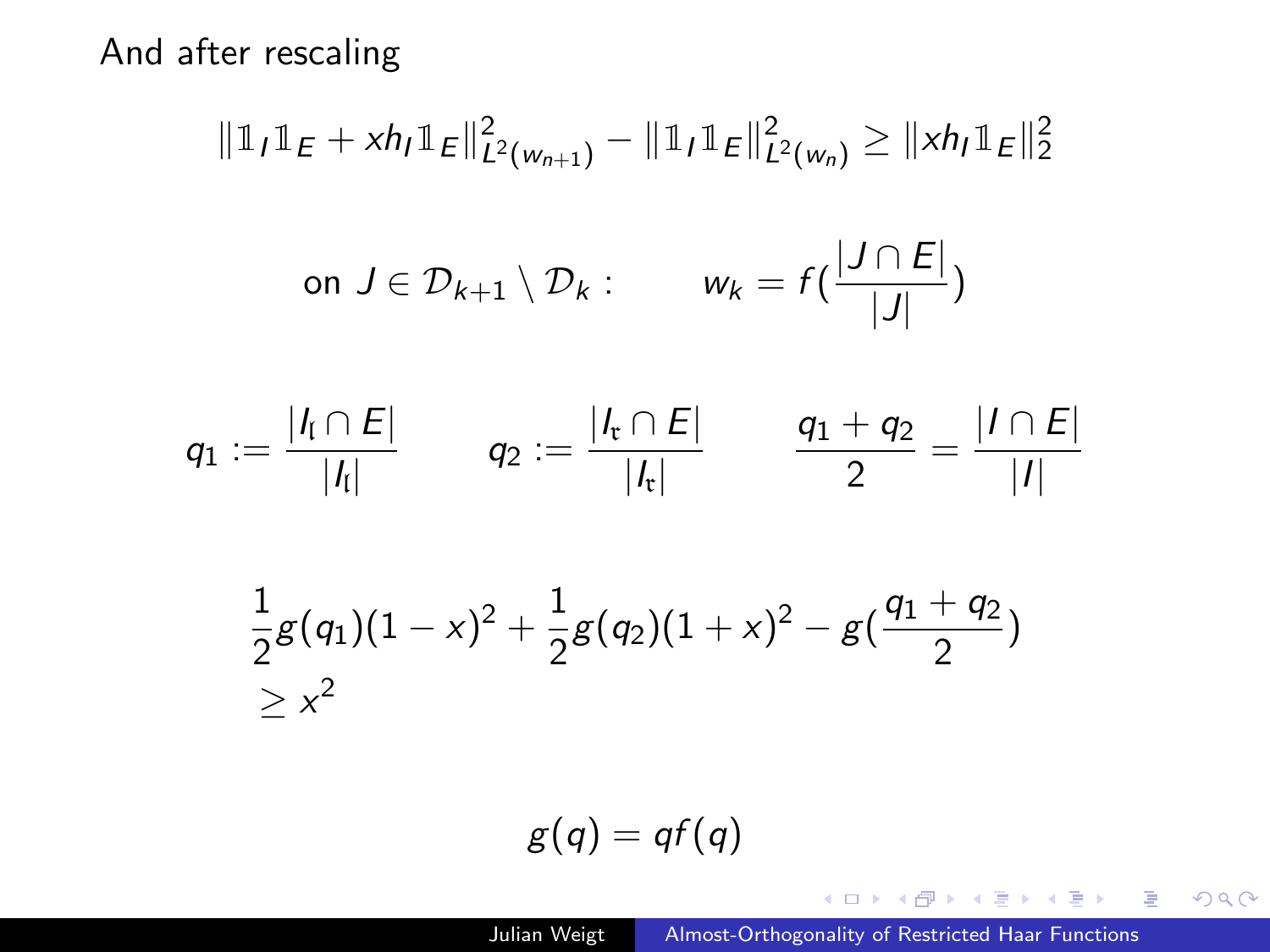### Find  $g : [0,1] \rightarrow \mathbb{R}$  with:

If  $q_1, q_2 \in [0, 1]$  and

$$
\frac{q_1+q_2}{2}\geq p \hspace{1cm} \text{or} \hspace{1cm} x=0
$$

then

<span id="page-28-1"></span><span id="page-28-0"></span>
$$
\frac{1}{2}g(q_1)(1-x)^2+\frac{1}{2}g(q_2)(1+x)^2-g(\frac{q_1+q_2}{2})\geq x^2\quad \ \ (1)
$$

K ロ ト K 御 ト K 産 ト K 差 ト ニ 差 …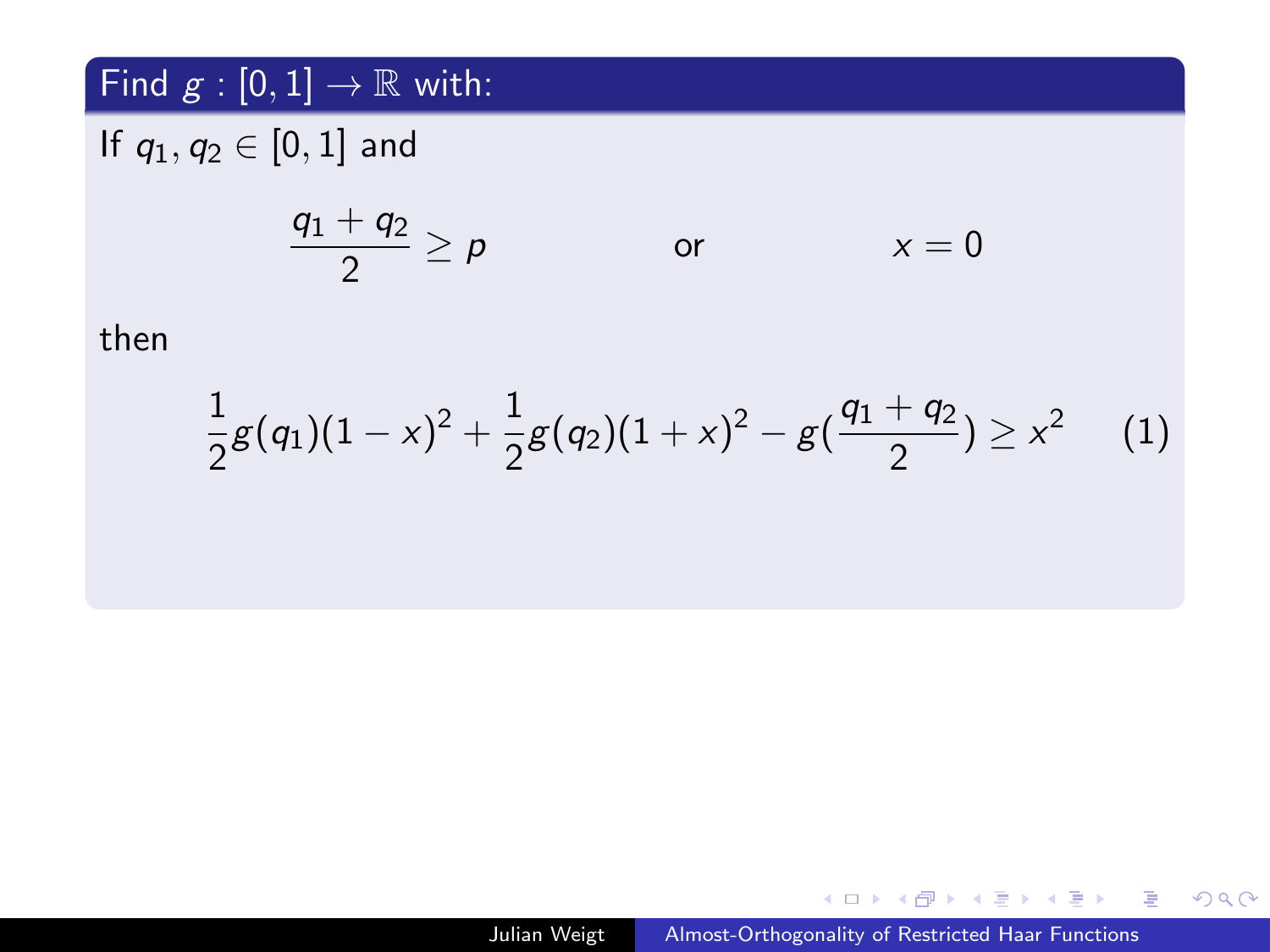### Find  $g : [0,1] \rightarrow \mathbb{R}$  with:

If  $q_1, q_2 \in [0, 1]$  and

$$
\frac{q_1+q_2}{2}\geq p \qquad \qquad \text{or} \qquad \qquad x=0
$$

then

$$
\frac{1}{2}g(q_1)(1-x)^2+\frac{1}{2}g(q_2)(1+x)^2-g(\frac{q_1+q_2}{2})\geq x^2\qquad (1)
$$

If  $q \in [0,1]$  then

$$
q \leq g(q) \leq Cq \tag{2}
$$

メロトメ 御 トメ 君 トメ 君 トッ 君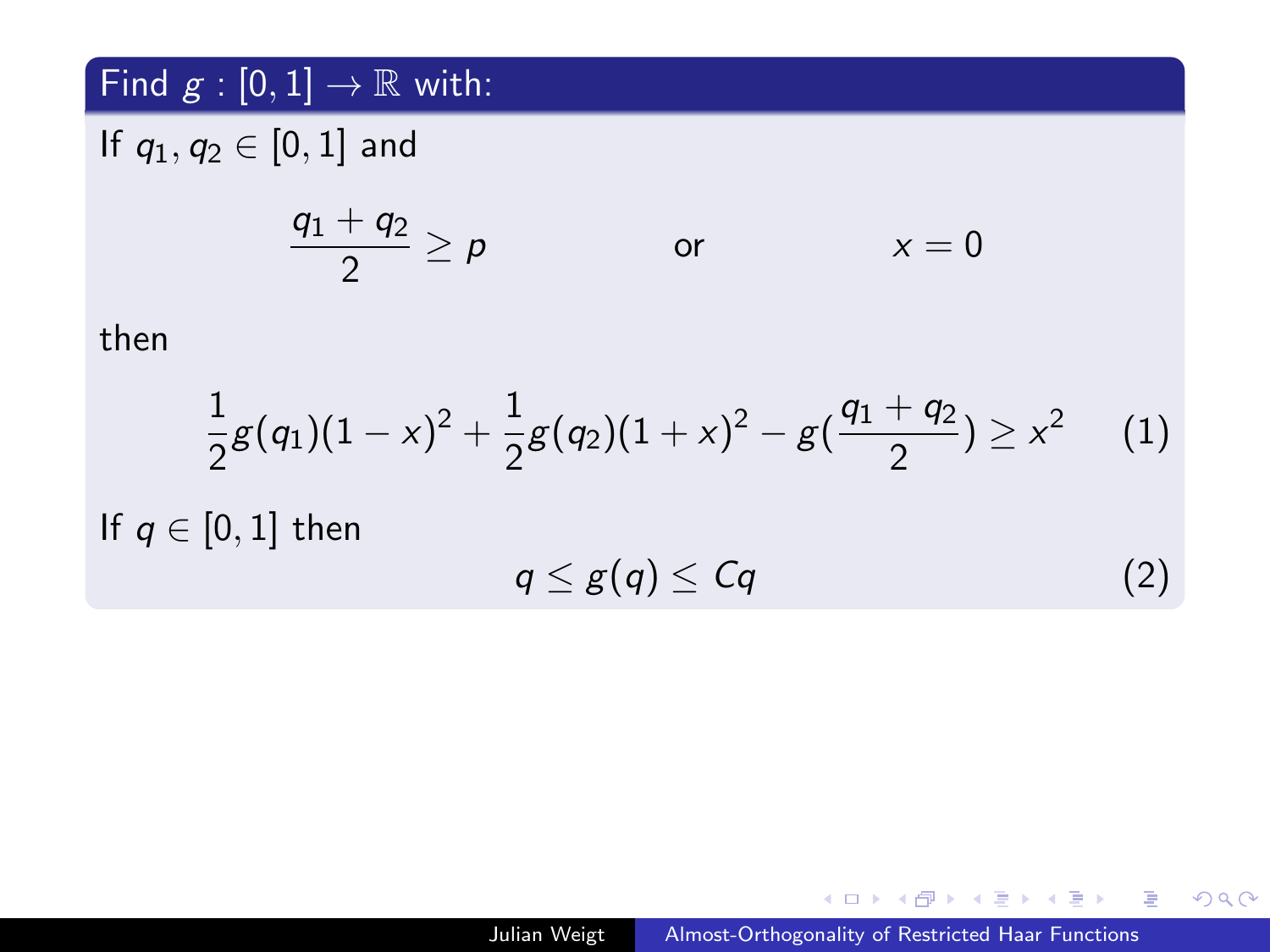### Find  $g : [0,1] \rightarrow \mathbb{R}$  with:

If  $q_1, q_2 \in [0, 1]$  and

$$
\frac{q_1+q_2}{2}\geq p \qquad \qquad \text{or} \qquad \qquad x=0
$$

then

$$
\frac{1}{2}g(q_1)(1-x)^2+\frac{1}{2}g(q_2)(1+x)^2-g(\frac{q_1+q_2}{2})\geq x^2\quad \ \ (1)
$$

If  $q \in [0,1]$  then

$$
q \leq g(q) \leq Cq \tag{2}
$$

If we set

$$
g(q):=\frac{a-q}{b-q}
$$

with  $a \ge b > 1$  then g satisfies ([??](#page-28-0)) for all  $q_1, q_2 \in [0, 1]$ . But not ([??](#page-28-1)).

スタンスミンスミング ミ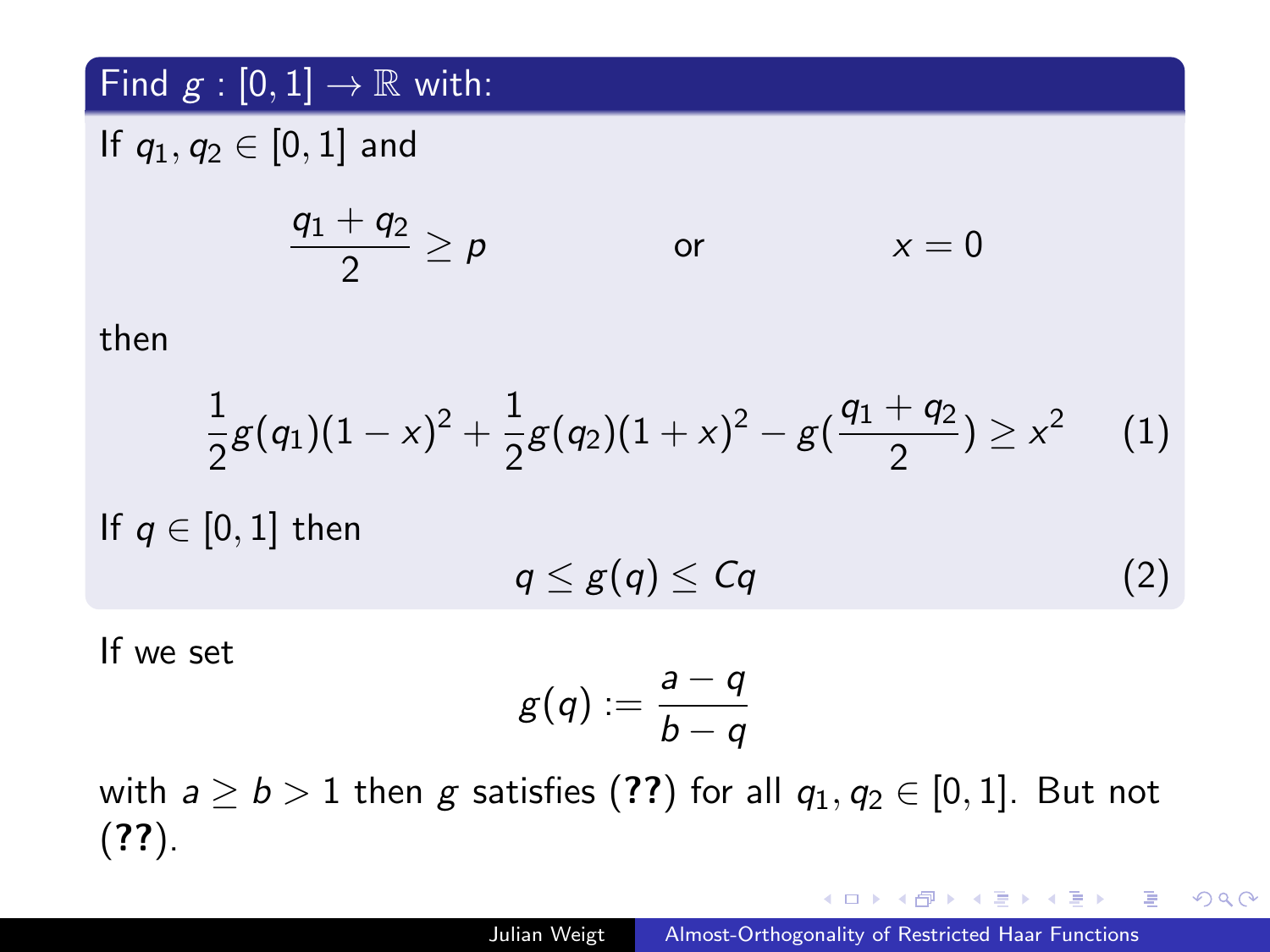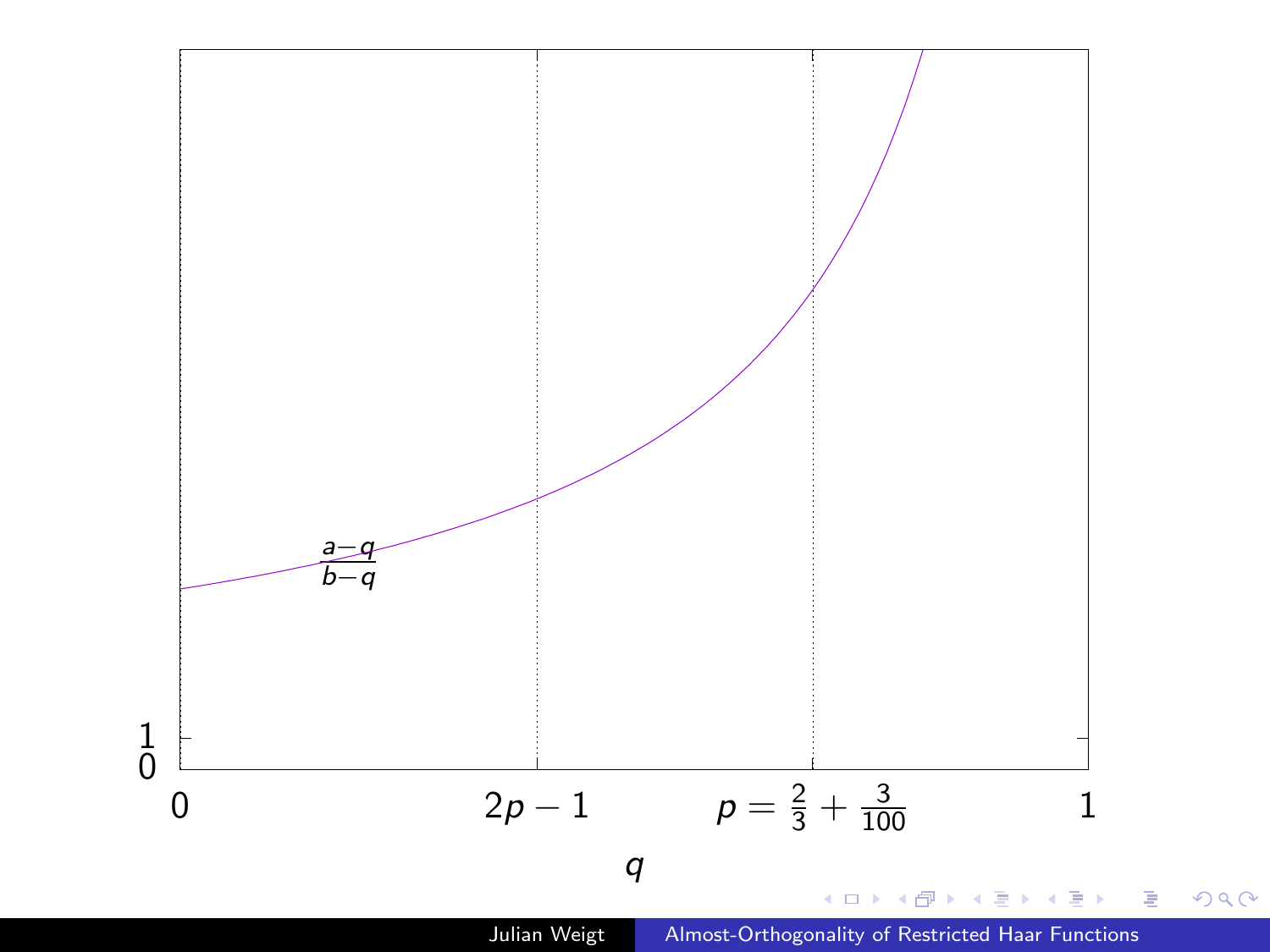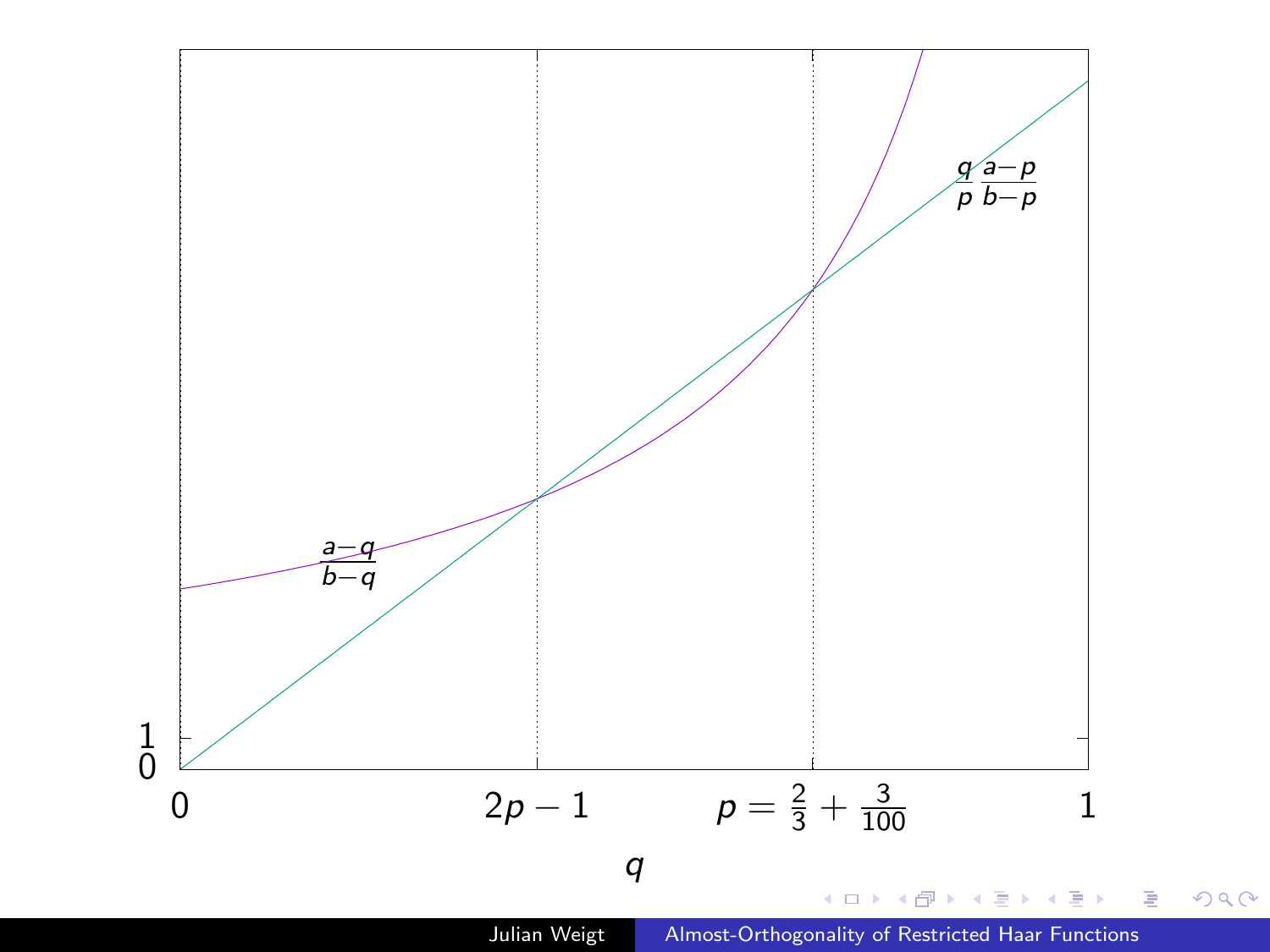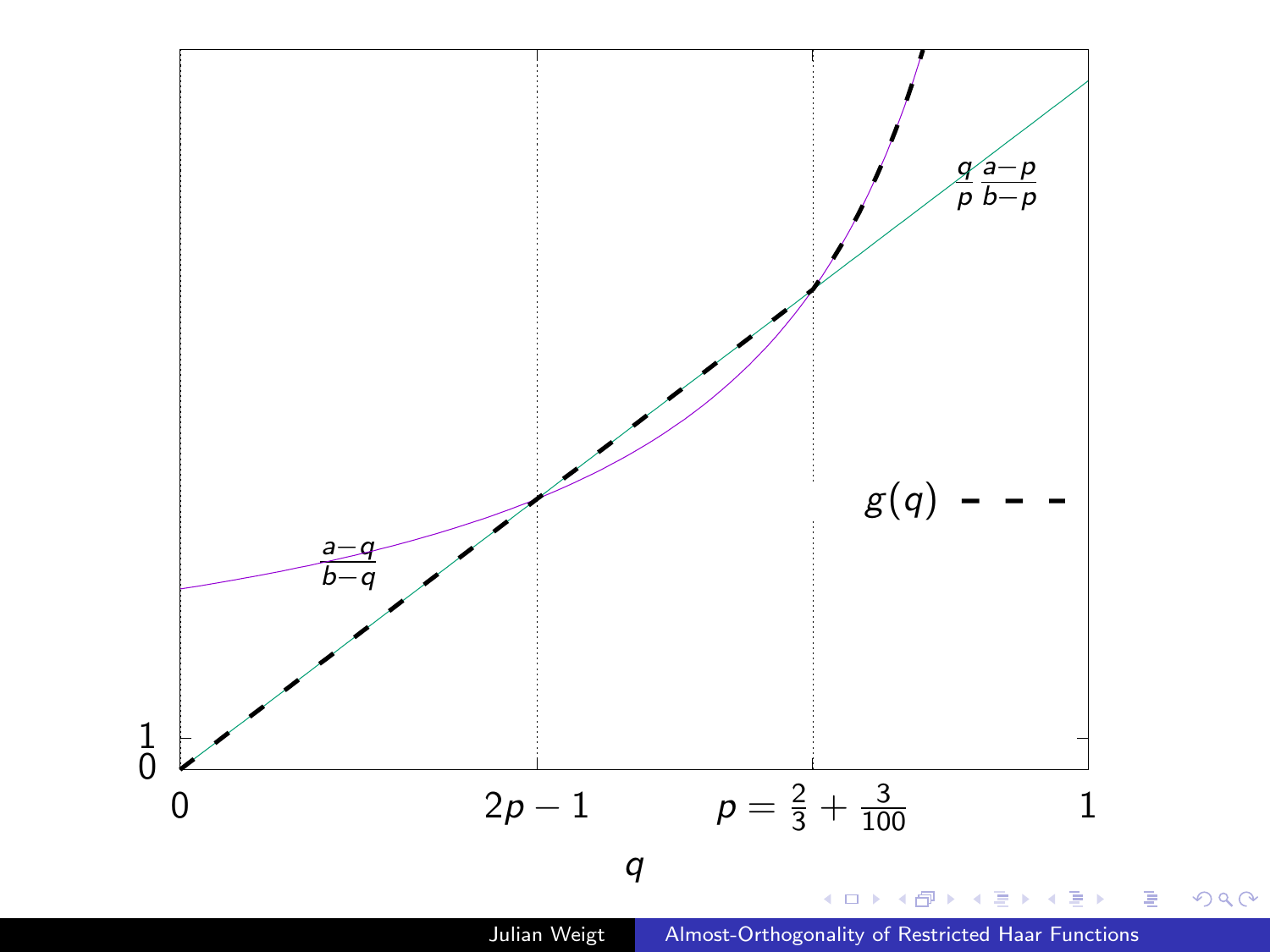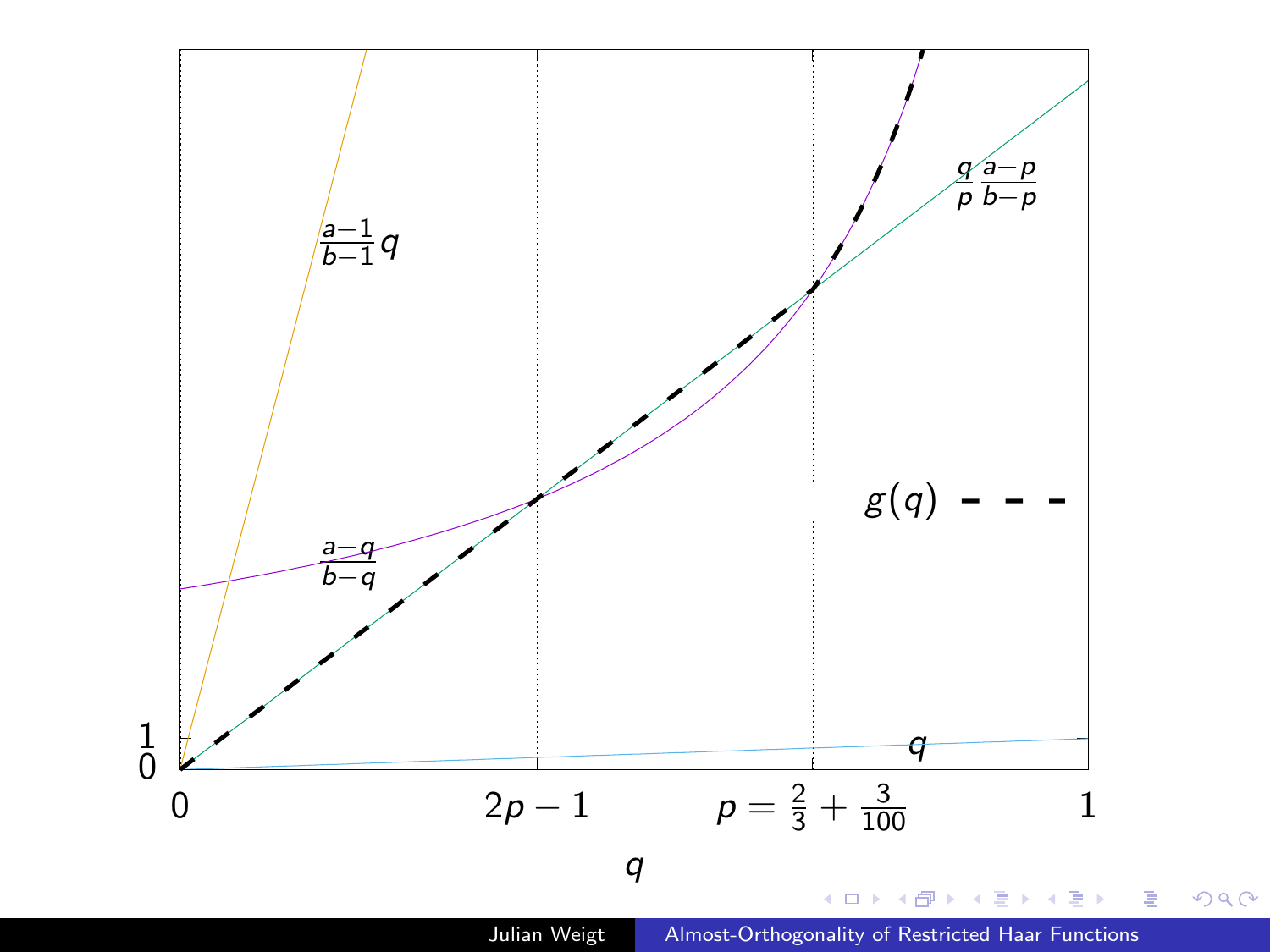$$
C = g(1) = \frac{a-1}{b-1}
$$
  
=  $\frac{8}{81} \left( p - \frac{2}{3} \right)^{-2} + \mathcal{O} \left( p - \frac{2}{3} \right)^{-1}$ 

Julian Weigt | [Almost-Orthogonality of Restricted Haar Functions](#page-0-0)

K ロ K イロ K K ミ K X ミ K X X Y Y Q Q C